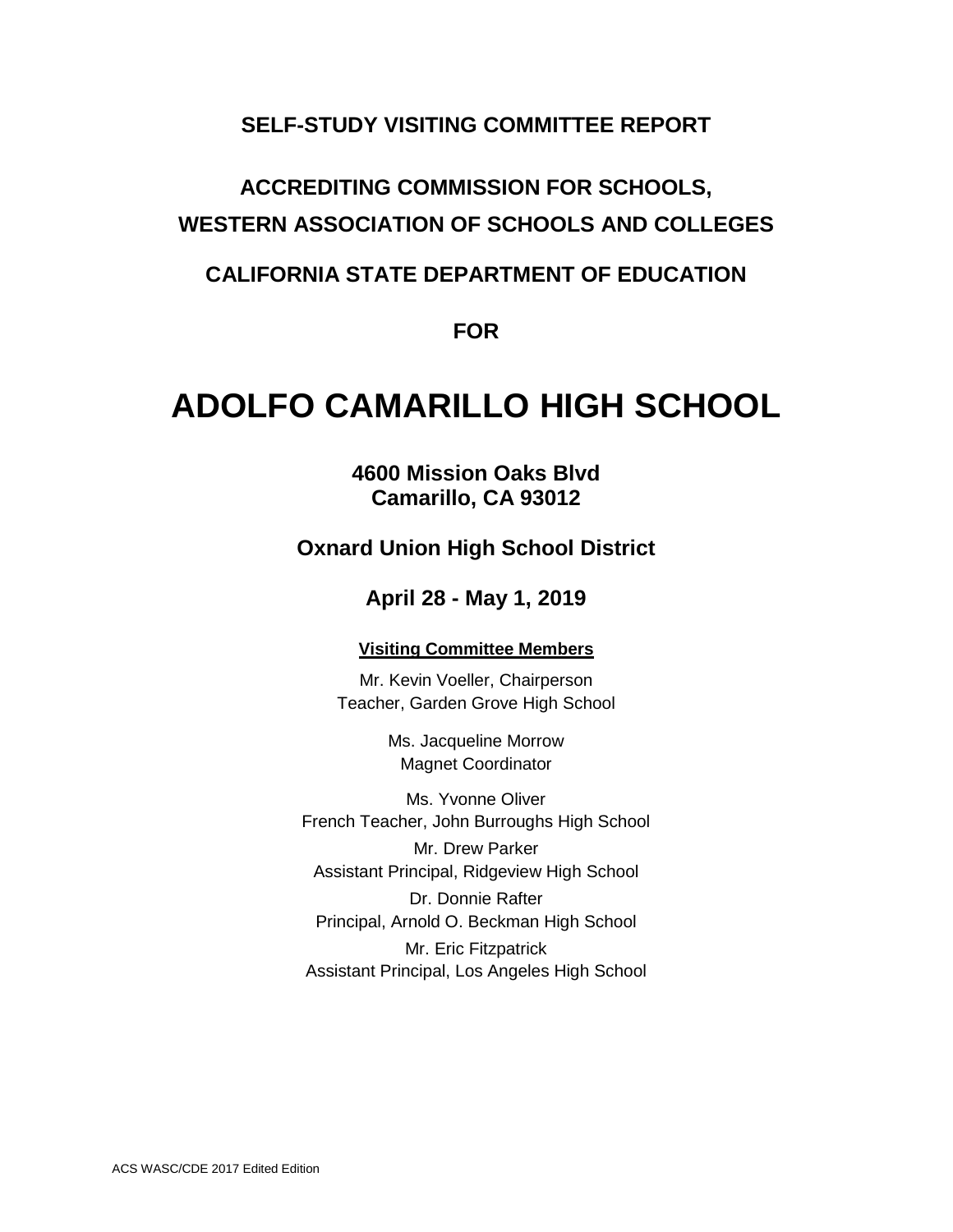### **Preface**

The visiting committee recognizes the community of Camarillo, and Adolfo Camarillo High School (ACHS) specifically, have had a challenging and emotional year. On November  $7<sup>th</sup> 2018$ , the neighboring community of Thousand Oaks suffered a tragic loss during the mass shooting at the Borderline Bar and Grill which killed 12. Several of the victims had ties to the Camarillo community. None of these ties were greater to ACHS than the death of Cody Coffman, a recent graduate. The loss of Cody hit the students and staff hard as he had been in their class just over two years earlier.

Then, in the immediate aftermath of the shooting, the community was struck by the Woolsey and Hill fires. Some members of the staff and their families were directly impacted by evacuations and even more families of the ACHS community took in displaced evacuees.

The WASC process in this cycle had significant issues both in implementation and participation. The FOL self-study was incomplete and absent in several areas. Many of the prompts were not addressed at all by the school, and many were off point with findings that did not correspond to the prompts in that section. Teachers and staff reported that participation occurred during afterschool meetings in which many teachers were not present due to other priorities such as coaching.

Focus groups also reported that their meetings centered around answering questions (the prompts) on a worksheet. These answers were then compiled by the coordinator who pulled out strengths and key issues for follow-up. The coordinator did report back their work to the focus groups for conformation and applied any changes that the focus group required. However, this was done via email and there is no evidence that any meaningful dialog occurred within focus groups regarding strengths or weaknesses for each focus group or schoolwide needs. The VC recognized the great deal of work performed by the site WASC coordinator and that faults in the process were not the results of a lack of effort on their part. Rather a lack of understanding of the WASC process schoolwide, from administration to faculty, contributed to issues and delays in the self-study.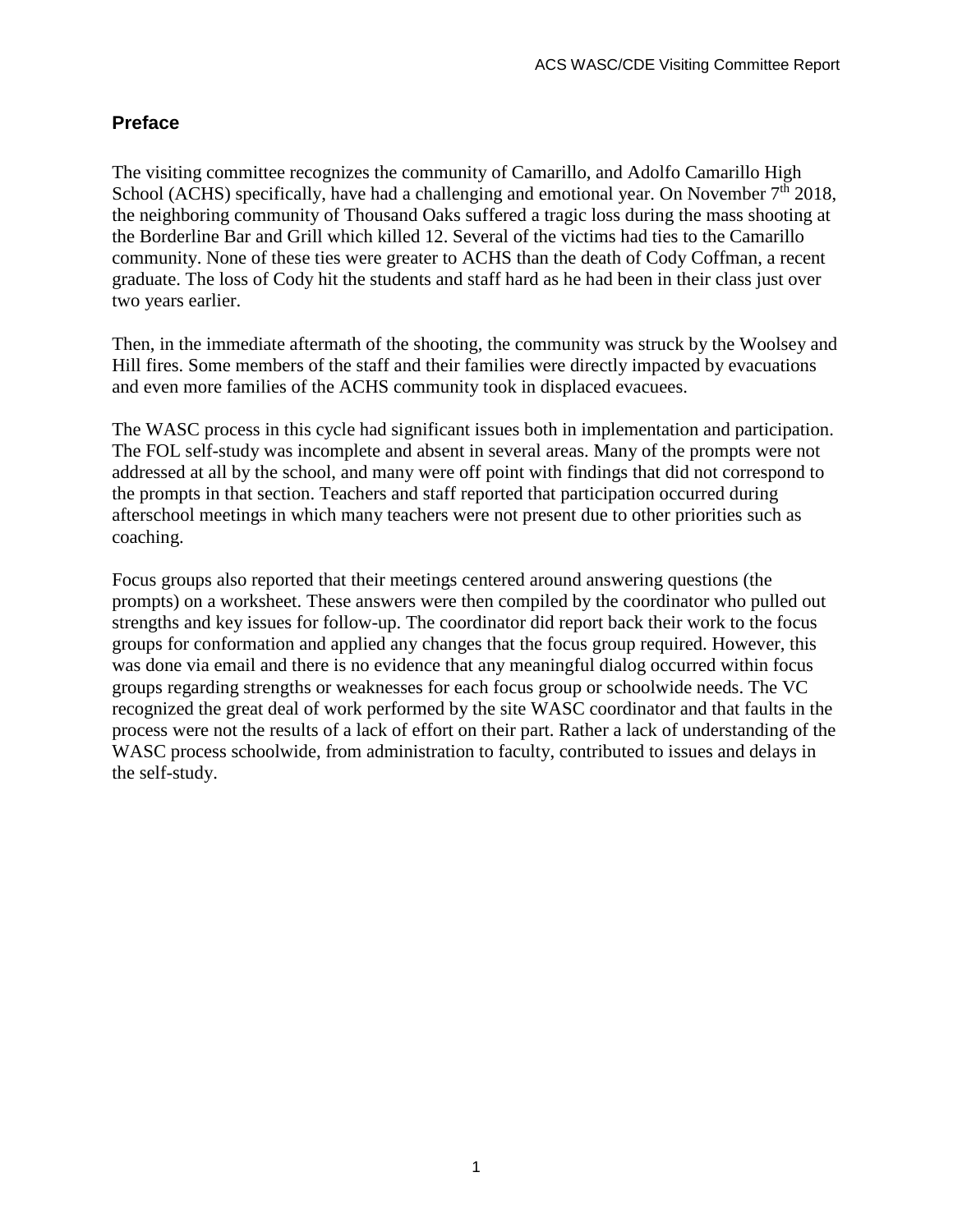### ACHS VAULES AND SCHOOLWIDE LEARNER OUTCOMES

#### **ACHS VALUES**

#### **Positive School Climate:** All stakeholders will:

- \* Ensure a safe, tolerant, respectful, and courteous culture
- \* Participate in an honest, hard-working, independent, and collaborative community
- \* Support relationships that build self-esteem and value individuals' unique contributions
- \* Teach life skills to prepare students to participate responsibly in a global society

#### **Collaboration and Engagement**: Faculty will:

\* Continue personal education and collaboration with all stakeholders to develop as professionals

- \* Adhere to agreed-upon scope and sequence protocols
- \* Assess and reflect upon practices for continual improvement

#### **Instructional Strategies**: Teachers will

\* Post visible daily learning goals, objectives, or essential questions, which are reviewed throughout the lesson

- \* Create lessons with engaging activities that incorporate critical thinking, creativity,
- collaboration, and communication
- \* Differentiate and personalize instruction
- \* Provide immediate, positive feedback and frequent checks for understanding
- \* Emphasize mastery learning, which includes re-teach, re-test, re-do, and allowances for late work, as appropriate
- \* Use common assessments to inform instruction

#### **STUDENT LEARNING OUTCOMES**

Upon graduation from ACHS, students will demonstrate the ability to:

- 1. Think critically, question intelligently, solve problems and set realistic goals.
- 2. Gather, read, and evaluate information needed to function in a technologically-based society.
- 3. Communicate effectively in written and spoken English.
- 4. Apply basic mathematical functions and concepts.
- 5. Nurture self-worth and show respect for diverse cultures and viewpoints.
- 6. Interact as informed, positive contributors to local and global communities.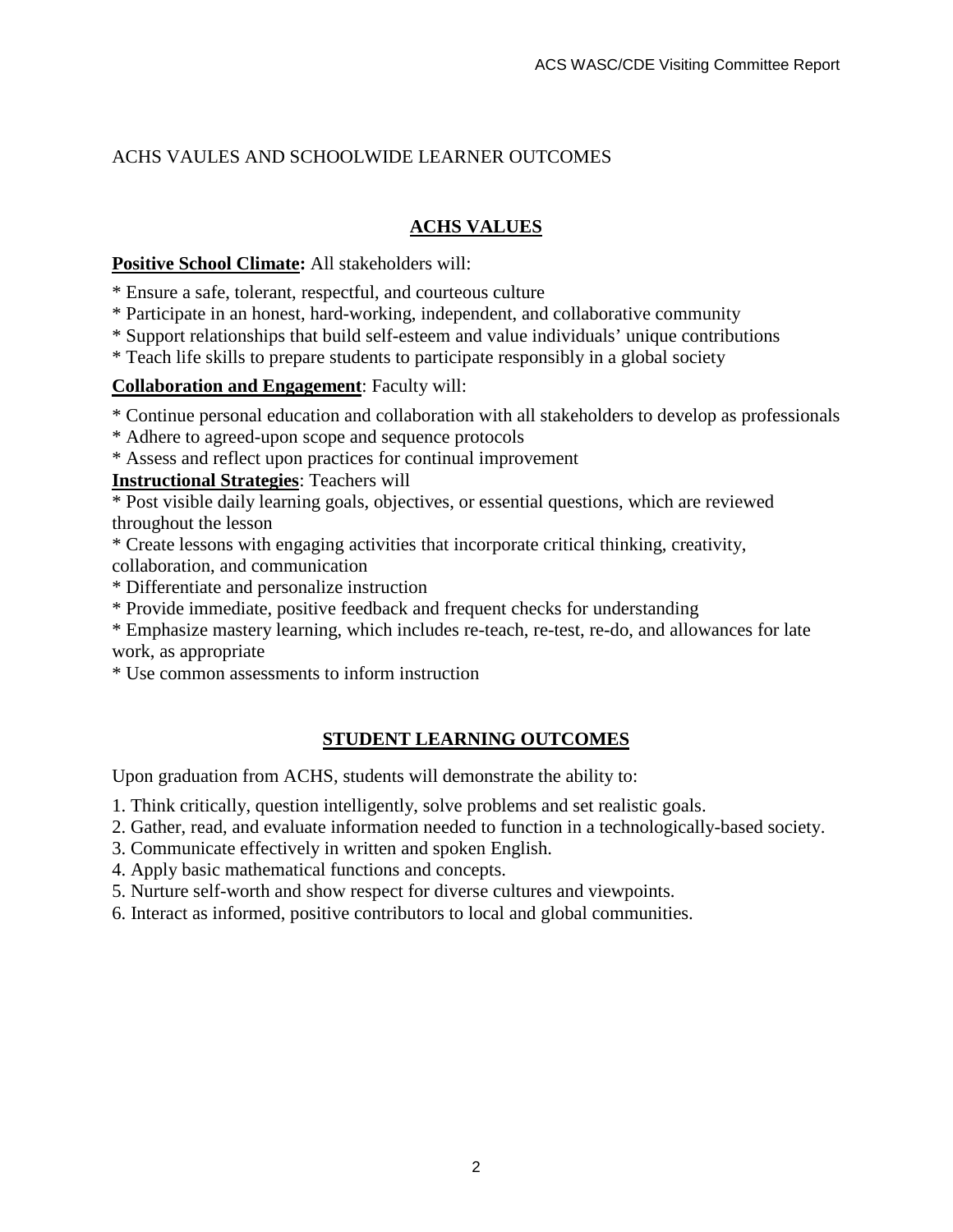### **Chapter I: Progress Report**

Since the last self-study:

- Comments on the school's major changes and follow-up process.
- Discuss how the school through its action plan has accomplished each of the critical areas for followup, including the impact on student learning.

OUHSD recently opened a new magnet school down the street from ACHS. This school was originally planned to be a comprehensive high school, however with slowing enrollment growth in the area the district decided to make it a magnet school for project-based learning with a focus on science and technology, with its student participating in ex-curricular activities at ACHS. Due to this new opening ACHS has seen a decline in their enrollment, from over 2,600 students down to just over 2,200.

The district has seen some turn over at the top of their organization. Oxnard Union High School District (OUHSD) has had two superintendent changes since the last full WASC visit to ACHS. The current superintendent has been in the position since May of 2016. The school reports that the new superintendent has been working hard to increase communication and understanding between the district offices and the school sites. The school reports that relationships between the district and the site have improved and a once strained situation is continually getting better. At the conclusion of the mid-cycle WASC visit the committee left ACHS with the following recommendations for follow-up:

*1. It is the recommendation of the visiting committee that Adolfo Camarillo High School staff continue to be purposeful in their monitoring and formation of goals with their Single Plan for Student Achievement in assuring cohesiveness with their WASC action plan.* 

*2. It is also the recommendation of the visiting committee that a yearly schoolwide report be compiled from their individual PLC and schoolwide work that identifies progress to date in response to the school wide critical areas for follow-up.* 

ACHS regularly evaluates its mission and vision statements to ensure that it complies with the district LCAP goals and the needs of their students. They also reviewed their "Values" statement, which inform their SLOs, and determined in 2017 that there was no need for an update at that time.

#### ACHS Mission

*Adolfo Camarillo High School's mission is to provide safe, engaging, and supportive learning experiences that will inspire and prepare all students for success in college, career, and life.*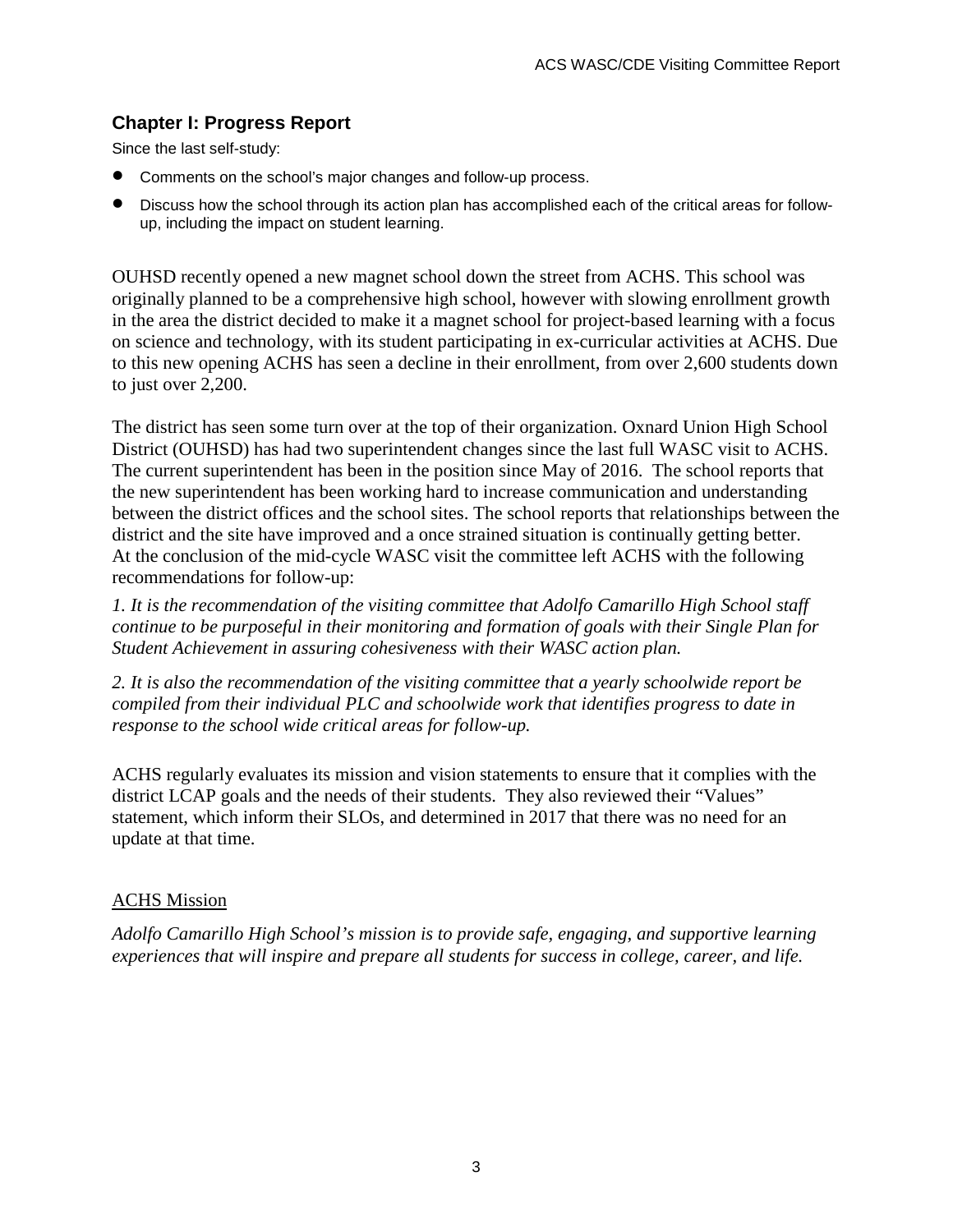#### ACHS Vision

*Adolfo Camarillo High School's vision is to inspire and prepare students for success in college, career, and life by providing college prep, honors, Advanced Placement, academy, and career technical education courses as well as a variety of co-curricular opportunities that incorporate the practices of critical thinking, creativity, collaboration, and communication. Students will attain a high level of academic and personal achievement as measured by state standards, common and individual teacher assessments, classroom observations, as well as student accomplishments beyond the classroom. Staff collaboration and engagement will model and contribute to student success on all levels. Intervention will be provided for students who experience challenges to working at their potential. Safety, tolerance, respect, and courtesy will be reinforced across the curriculum and campus to develop positive social and interpersonal skills students may carry into adulthood.*

The change in the mission and vision statements were collaborated on with some stakeholders at various meetings and was driven specifically by both the District LCAP goals and ACHS' School Site Council's (SSC) School Goals for Improving Student Achievement. However, participation of stakeholders outside of the SSC was limited. The bolding of phrases within the vision statement draws additional emphases not only a student's academic achievements, but also their creativity, communication, respect and positive interactions with others in line with the LCAP goals.

Although some individuals do periodically review and evaluate overall ideals at ACHS, there is little or no discussion amongst stakeholders about the "*monitoring and formation of goals with their Single Plan for Student Achievement in assuring cohesiveness with their WASC action plan."* Even within the FOL process ACHS failed to provide a WASC action plan that significantly addresses the stated concerns from their self-study.

The visiting committee was unable to see the correlation between the items in the Action plan and the vague "findings" of the self-study. While the site Single Plan for Student Achievement plan does appear to be regularly updated and monitored by the district and site administration, this document does not directly address the needs identified by the WASC process.

ACHS has created an Instructional Leadership Team (ILT) made of department heads and course leads to provide to drive and support future instructional changes. Much of this professional development is designed to take place after school on early release days. The committee noted that there is some misunderstanding between the district and some teachers about the requirements of this time. There are approximately 25 early release days and 4-5 of them are structured in an Ed-camp style (The school uses the term Ed-Cam), where teachers act as hosts to their colleagues and demonstrate instructional strategies. These Ed-Cams are teacher determined and teacher led. It is unclear how the remaining 20 early release days are used, the there is little to no oversight or monitoring of how his time is used or any determination of how effective this time is in improving student achievement.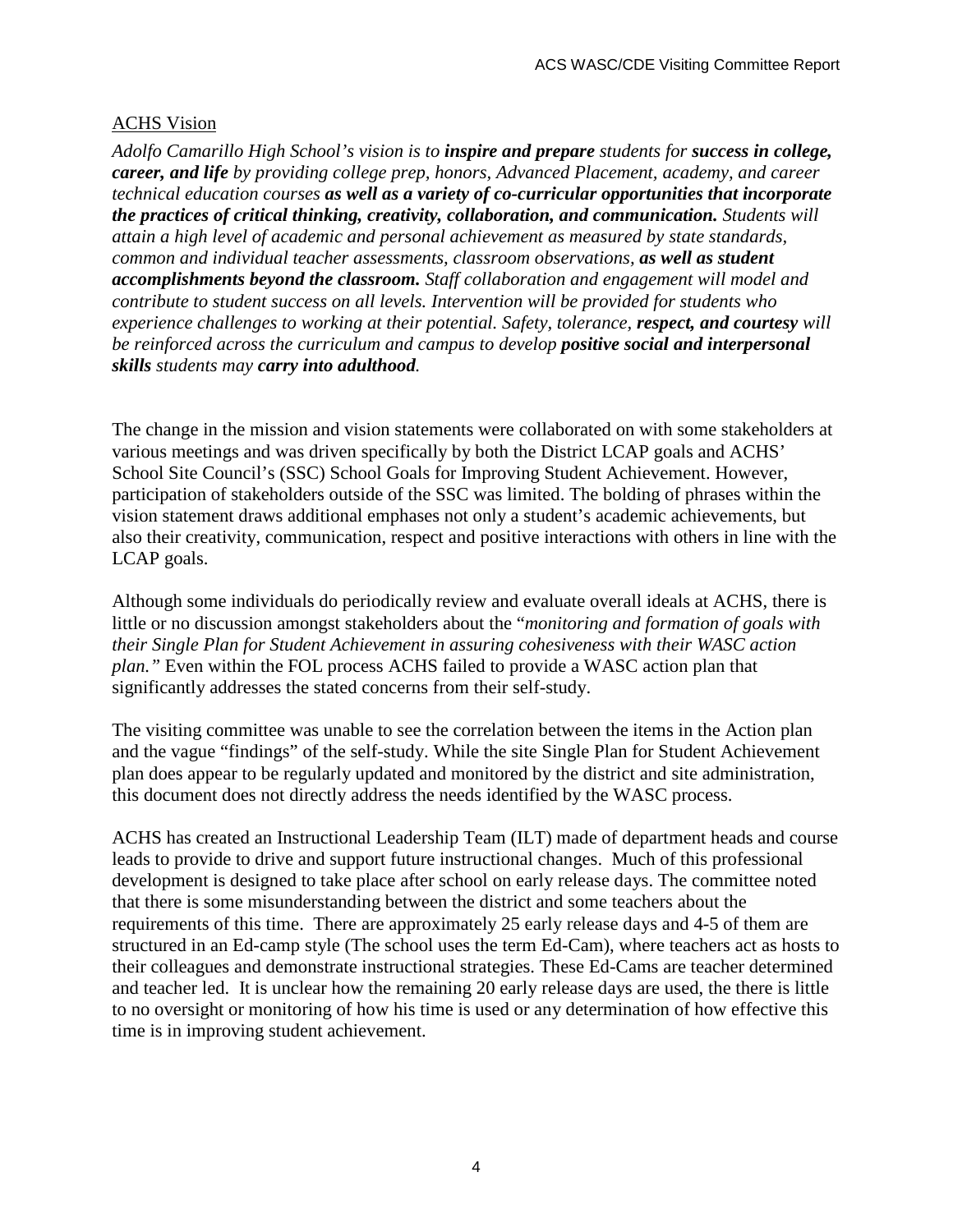### **Chapter II: Student/Community Profile**

Briefly summarize the most critical information from the student/community profile that impacts the school. Include the following:

- Brief description of the students and community served by the school.
- School's analysis of student achievement data (e.g., SBAC, AP, college SAT, and graduation rates*).*
- Other pertinent data *(e.g., attendance rates, size of EL/LEP population, teacher credentialing, class size, dropout rates, programs for students).*
- Appropriateness of identified critical learner needs and their linkage to schoolwide learner outcomes.
- **Note**: Show data in chart format and comment. Include sections of the profile that show student achievement findings and interpretations.
- Comment on significant findings revealed by the profile and/or pertinent data that were not included in the profile.

Adolfo Camarillo High School (ACHS) is situated in the city of Camarillo in Ventura county. It is one of six comprehensive high schools in Oxnard Union High School District (OUHSD) which serves the communities of Camarillo and nearby Oxnard.

Camarillo's population is over 67,000 and mean housing price is \$636,000 with an average rent of over \$2000. Camarillo boast a growing downtown business district filled with small business and a farmer market which features produce and wares from local farms and artisans. These features add to the small-town agrarian feel of the city. In the past few years the city has be developing open space is into lower income housing to help maintain affordable housing in the years to come.

There are several varied programs to challenge and assist students of all levels and interests and needs. ACHS has more than 44 campus clubs, 18 AP courses, a budding CTE program which includes everything from digital photography to agriculture and an expanding AVID program that has 350 students, 10 sections, and a 64% college acceptance rate.

ACHS provides students with a large diversity of co-curricular and extra-curricular opportunities. Their music program has nearly doubled in recent years and they offer a full slate of male and female sports programs.

The campus also has a very active and enthusiastic ASB that provides activities such as pep rallies, dances, and other related services to students across campus.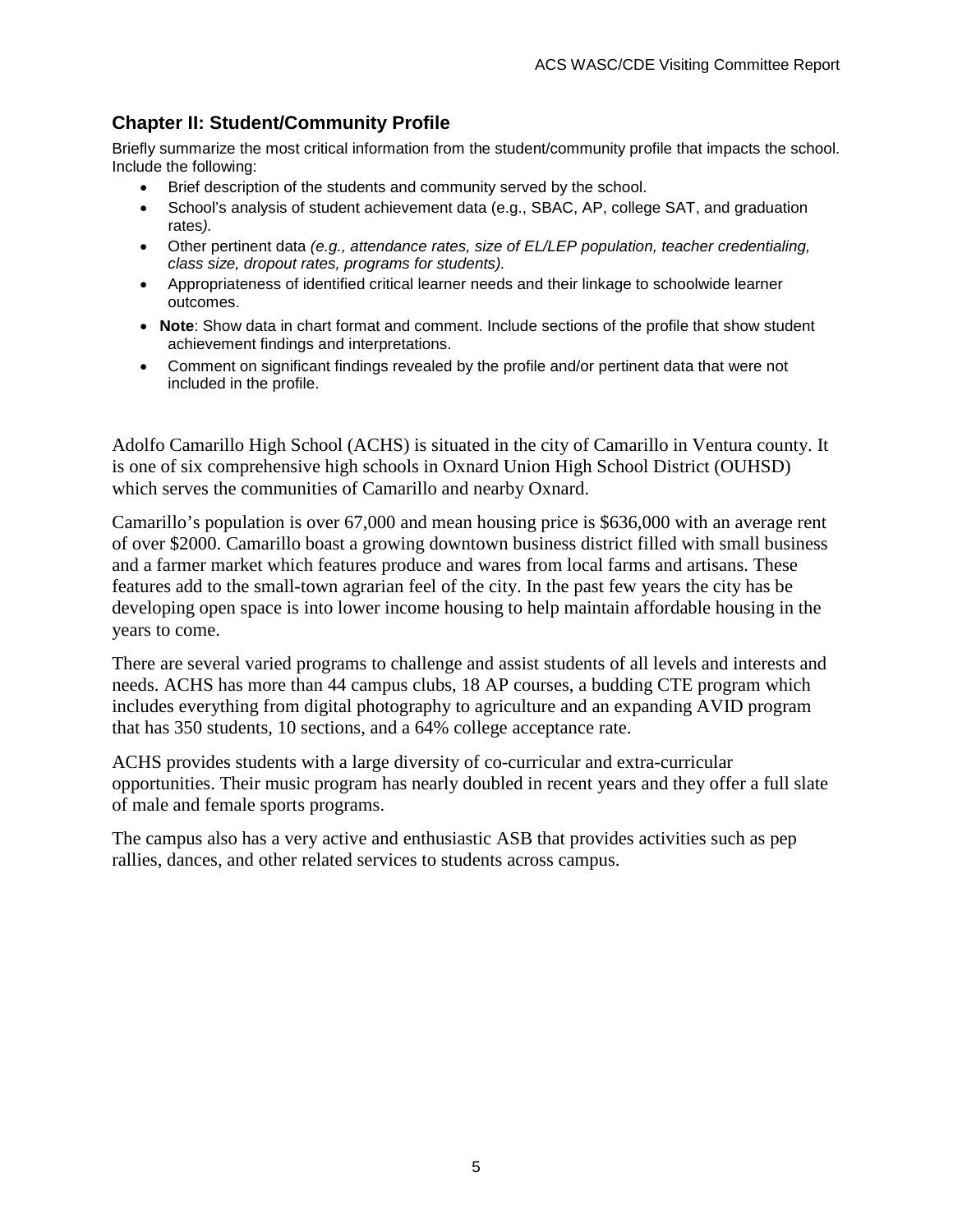| <b>Academic</b><br>Year | <b>Total</b> | Grade 9 | <b>Grade 10</b> | <b>Grade 11</b> | <b>Grade 12</b> |
|-------------------------|--------------|---------|-----------------|-----------------|-----------------|
| 2018-19                 | 2,225        | 25.0%   | 26.4%           | 25.8%           | 22.8%           |
| 2017-18                 | 2,245        | 25.6%   | 26.5%           | 23.4%           | 24.5%           |
| 2016-17                 | 2,366        | 25.1%   | 23.3%           | 24.0%           | 27.5%           |
| 2015-16                 | 2,418        | 23.1%   | 24.5%           | 27.2%           | 25.2%           |
| 2014-15                 | 2,618        | 25.6%   | 26.1%           | 24.4%           | 23.9%           |

#### ENROLLMENT DATA

ACHS has seen a significant decrease in enrollment largely due to the opening of a nearby district magnet school. Rancho Campana High (RCH) opened in the 2015-16 school year. RCH has seen its enrollment grow from 345 in 15-16 to 700 in 17-18, subsequently ACHS has seen a yearly decrease in enrollment despite an increase in the local population.

ACHS serves just over 2200 students 44% are white, 41% are Hispanic and 6% are Asian. These percentages do not precisely match the community of Camarillo. 2017 census data shows the community is 59% white, 25% Hispanic and 11% Asian.

| <b>Enrollment by</b><br><b>Ethnicity</b> | 2013-14 | 2014-15 | 2015-16 | 2016-17        | 2017-18 |
|------------------------------------------|---------|---------|---------|----------------|---------|
| American Indian or<br>Alaska Native      | 10      | 7       | 6       | $\overline{2}$ |         |
| Asian                                    | 164     | 156     | 138     | 125            | 111     |
| <b>Black or African</b><br>American      | 44      | 46      | 40      | 46             | 50      |
| Filipino                                 | 115     | 115     | 108     | 105            | 96      |
| Hispanic or Latino                       | 985     | 1,026   | 978     | 940            | 923     |
| Native Hawaiian or<br>Pacific Islander   | 12      | 11      | 8       | 9              | 9       |
| None Reported                            | 1       | 0       | 0       | $\Omega$       | Ω       |
| Two or More Races                        | 74      | 81      | 83      | 75             | 83      |
| White                                    | 1,163   | 1,176   | 1,057   | 1,064          | 971     |
| Total                                    | 2,568   | 2,618   | 2,418   | 2,366          | 2,245   |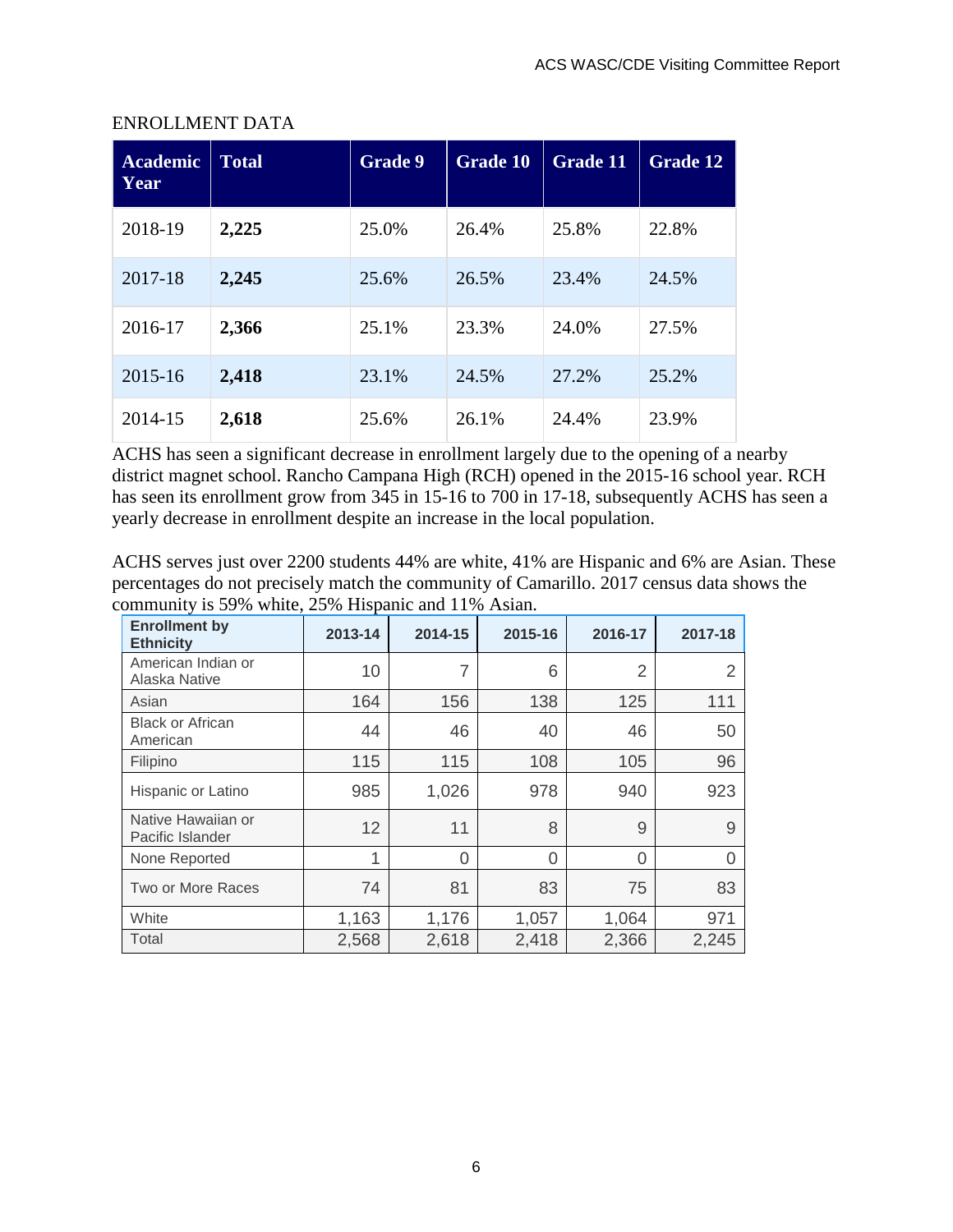

The rate of socioeconomically disadvantage (SED) students served by ACHS has remained between 25% and 30% even with the declining enrollment.

| <b>Ethnicity</b><br>2017-18 | <b>Cumulative</b><br><b>Enrollment</b> | <b>Chronic</b><br>Absenteeism | <b>Chronic</b><br>Absenteeism |  |
|-----------------------------|----------------------------------------|-------------------------------|-------------------------------|--|
|                             |                                        | Count                         | Rate                          |  |
| African American            | 55                                     |                               | 16.4%                         |  |
| Asian                       | 111                                    |                               | 1.8%                          |  |
| Filipino                    | 97                                     |                               | 3.1%                          |  |
| Hispanic or Latino          | 934                                    | 100                           | 10.7%                         |  |
| White                       | 1,031                                  | 96                            | 9.7%                          |  |
| Two or More Races           | 89                                     |                               | 8.2%                          |  |
| School Wide                 | 2279                                   | 217                           | 9.5%                          |  |

The overall rate of chronic absenteeism (9.5%) is better than the LEA (17%) and comparable to the county  $(9\%)$  and state  $(11\%)$  rates.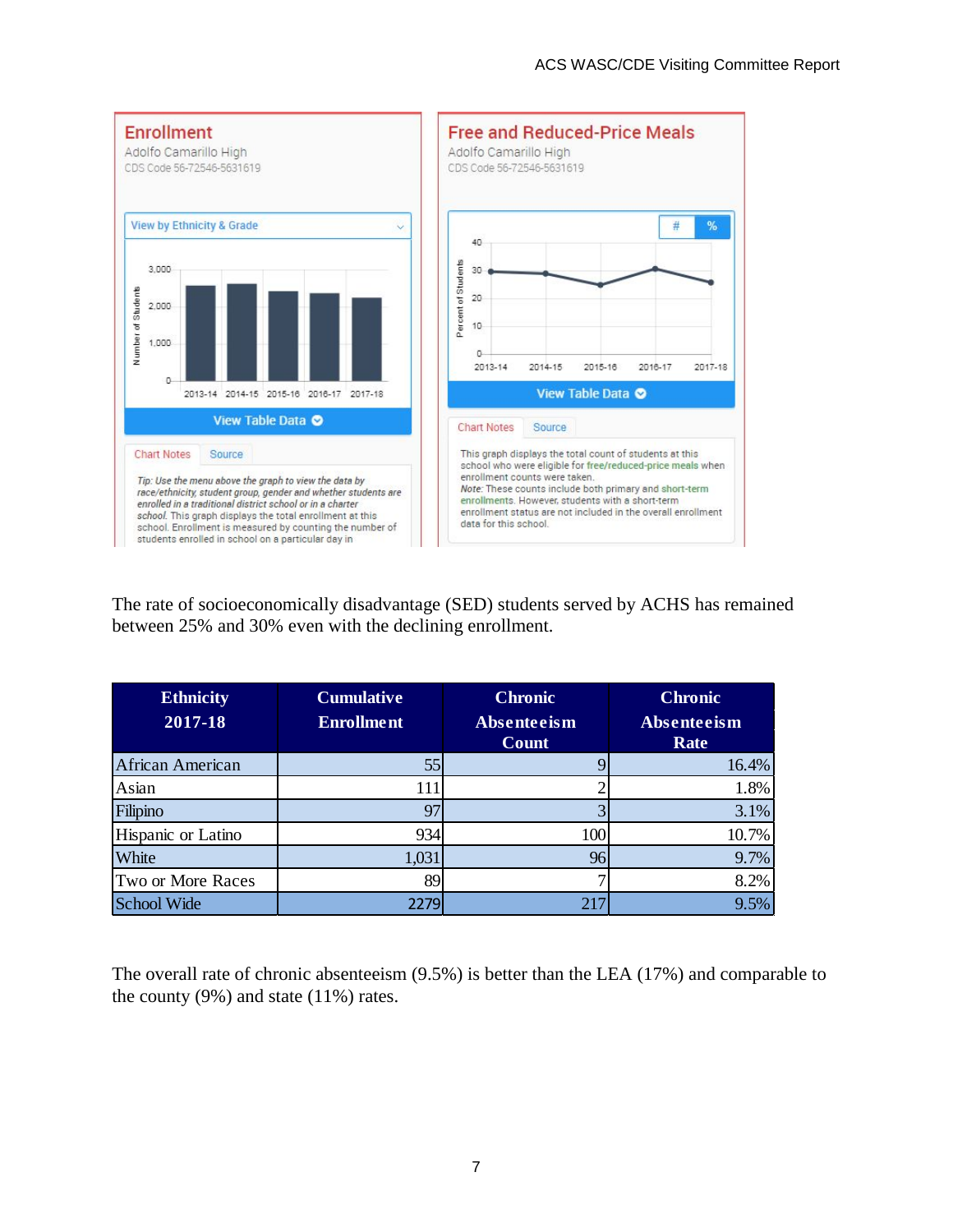

### EL DATA

#### **English Language Acquisition Status**

Adolfo Camarillo High CDS Code 56-72546-5631619



The number of EL students at ACHS has decreased from 121 in 2014 to only 86 in 2018. EL students currently makes up less than 4% of the student population.

ACHS has been redesignating around 30% of its EL student each year, since the 2015-16 school year.

It was shared with the visiting committee (VC) that once RFEP students enter CP classes they can struggle to perform. The VC feels it is important for ACHS to find ways to support all students especially RFEP students in fully accessing learning within all of their classes. The VC has recommended this as an area for the school to follow-up with.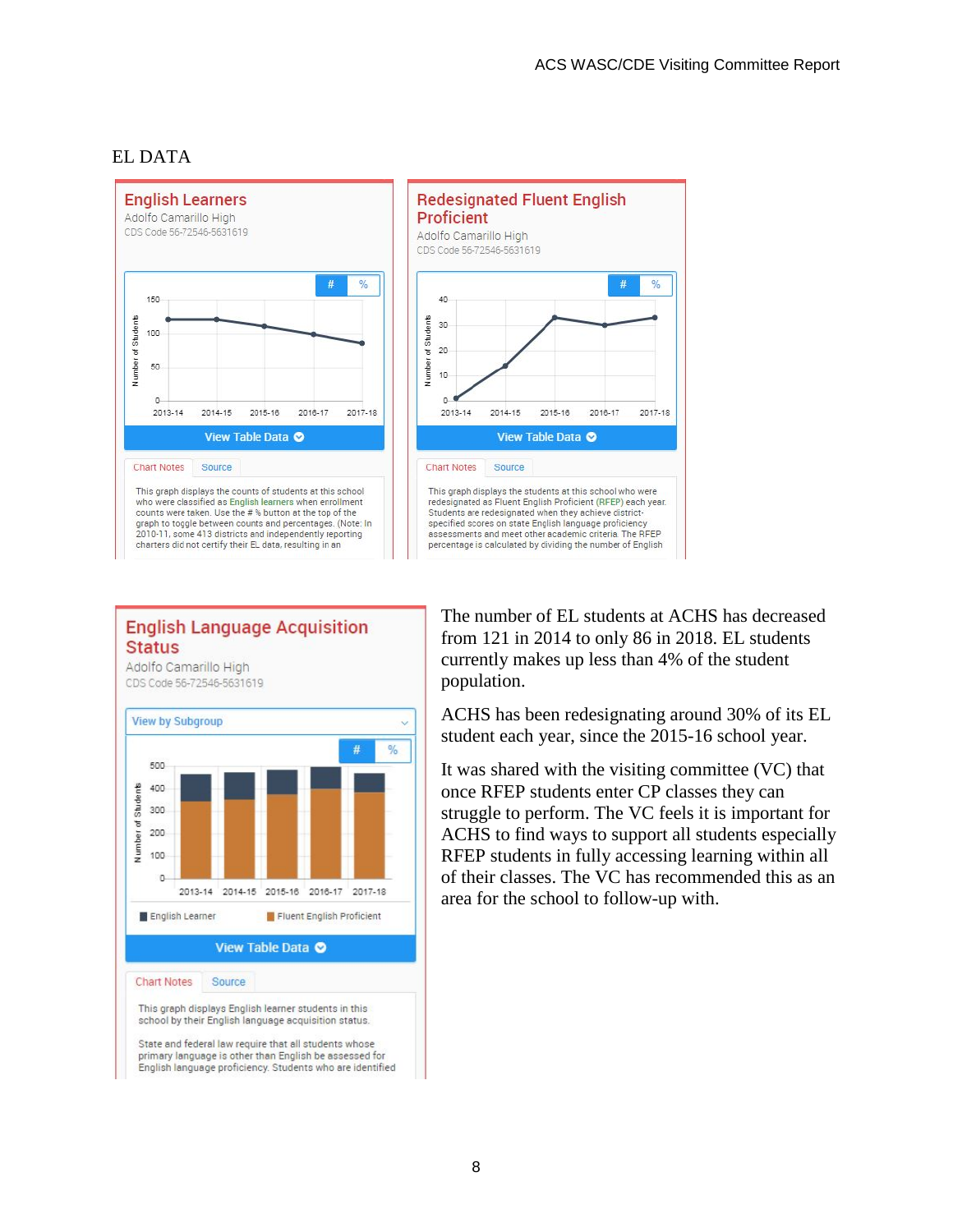#### STAFFING AND CLASS SIZE DATA





This graph displays the number of students for each<br>teacher or full-time equivalent. The counts of students and teachers are collected on the first Wednesday of October each year.

#### **First & Second Year Teachers**

Adolfo Camarillo High CDS Code 56-72546-5631619



This graph displays the number of first- and second-year<br>teachers at this school. A large proportion of first- and second-year teachers may indicate a less experienced teaching force

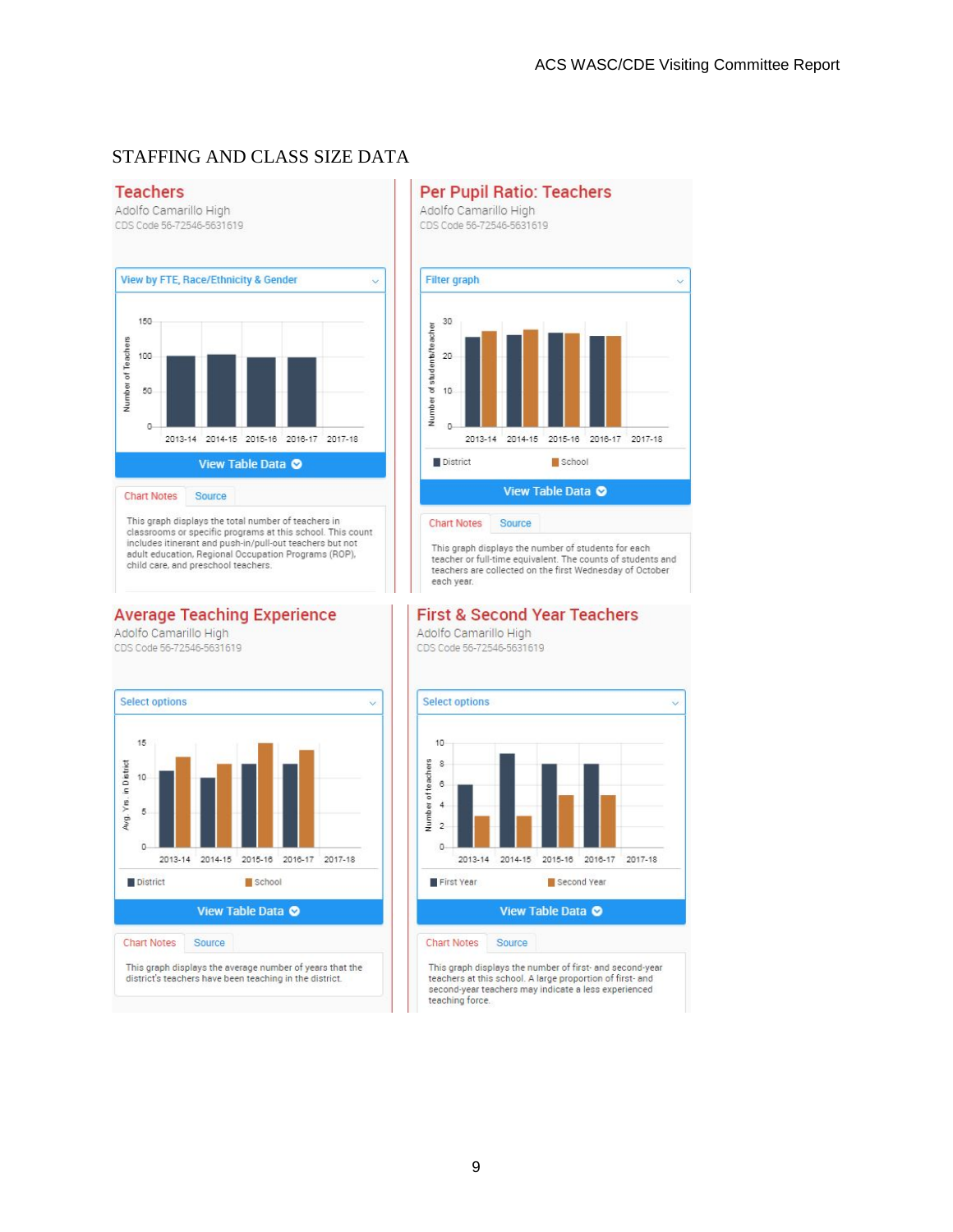The credentialed teaching staff at ACHS has remained around 100 through 2017-18. The average class size has seen a decrease, from 27 to 25 per pupil ratio, over the same period due to declining enrollment at the school. Average teaching experience remains in the mid-teens, with 13-15 teachers in their first two years of service each year. It was reported to the VC that many of these are CTE and SPED teachers. All teachers are highly qualified in the classes they teach.

#### COHORT GRADUATION AND DROPOUT DATA.



(2015 data was not available on state reporting websites)



### A-G RATE DATA

The a-g rate at ACHS has been consistently in the low 40% range. There was a significant increase for one year in 16-17. ACHS offers a strong AP program, and a CTE program with a plethora of pathways.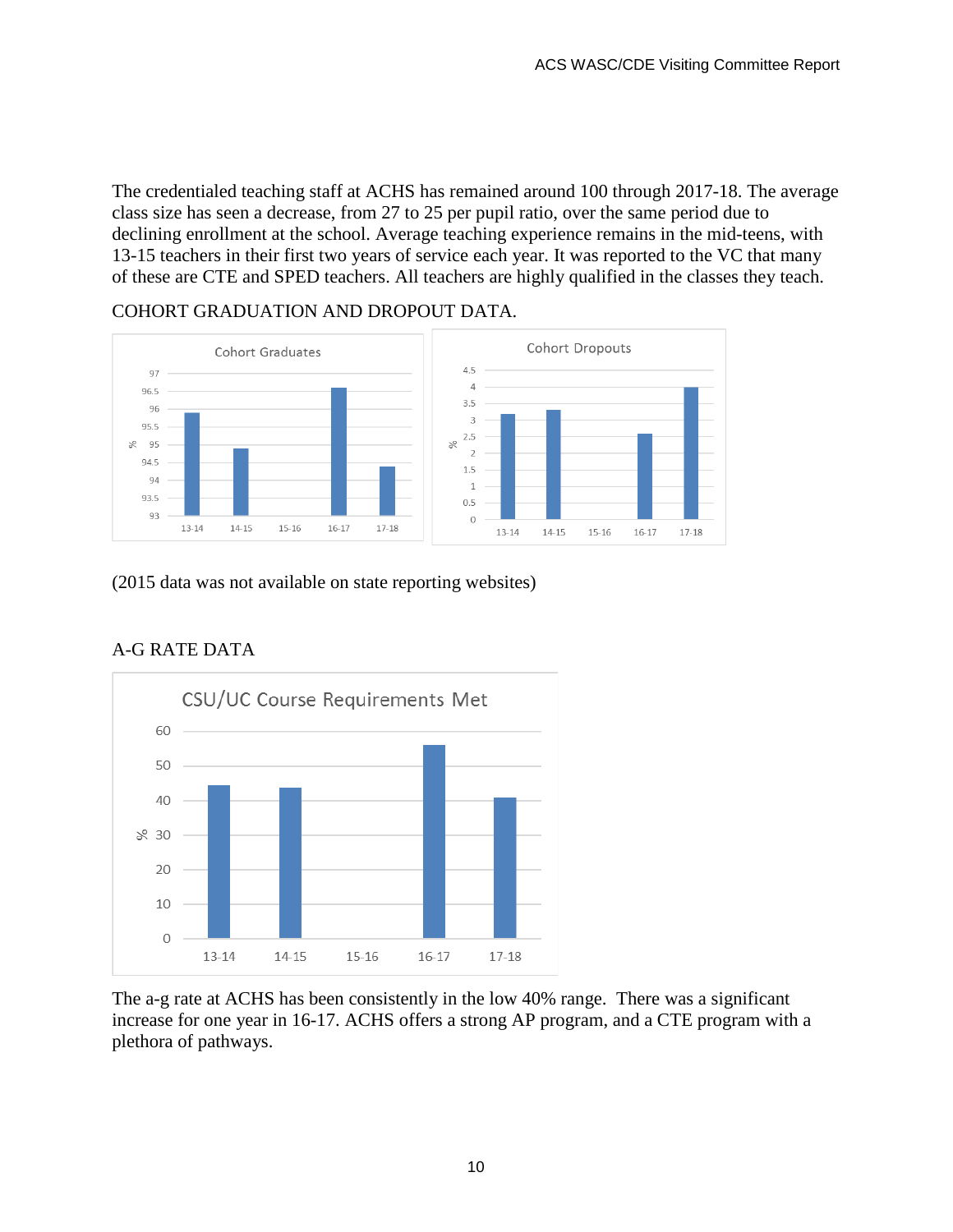In the last three years the AVID program has grown to serve close to 350 students at ACHS. There are four faculty members assigned to the AVID program offering 10 AVID class sections. AVID is also supported by one counselor and several core teachers. The program has 56 seniors.

| <u>XXIII) DENVIXIX IID DIXIIX 2017 TO</u> |                                     |                                    |                                 |                                         |                                                       |                                                      |                     |
|-------------------------------------------|-------------------------------------|------------------------------------|---------------------------------|-----------------------------------------|-------------------------------------------------------|------------------------------------------------------|---------------------|
| Applied to<br>4-year<br>college           | Accepted<br>to $4$ -year<br>college | Submitted<br>their<br><b>FAFSA</b> | <b>Took</b><br>SAT/ACT          | Have at<br>least one<br><b>AP Class</b> | Taken a<br>college<br>course<br>while in<br><b>HS</b> | Attending<br>college out<br>of HS                    | $A-G$<br>completion |
| 100%                                      | 64%                                 | 85%                                | $SAT-$<br>100%<br>$ACT-$<br>78% | 46%                                     | 12%                                                   | 96%<br>attend<br>college<br>32%<br>attend 4-<br>year | 60%                 |

#### ACHS SENIOR AVID DATA 2017-18

#### SBAC TESTING DATA

**CAASPP English Language** 



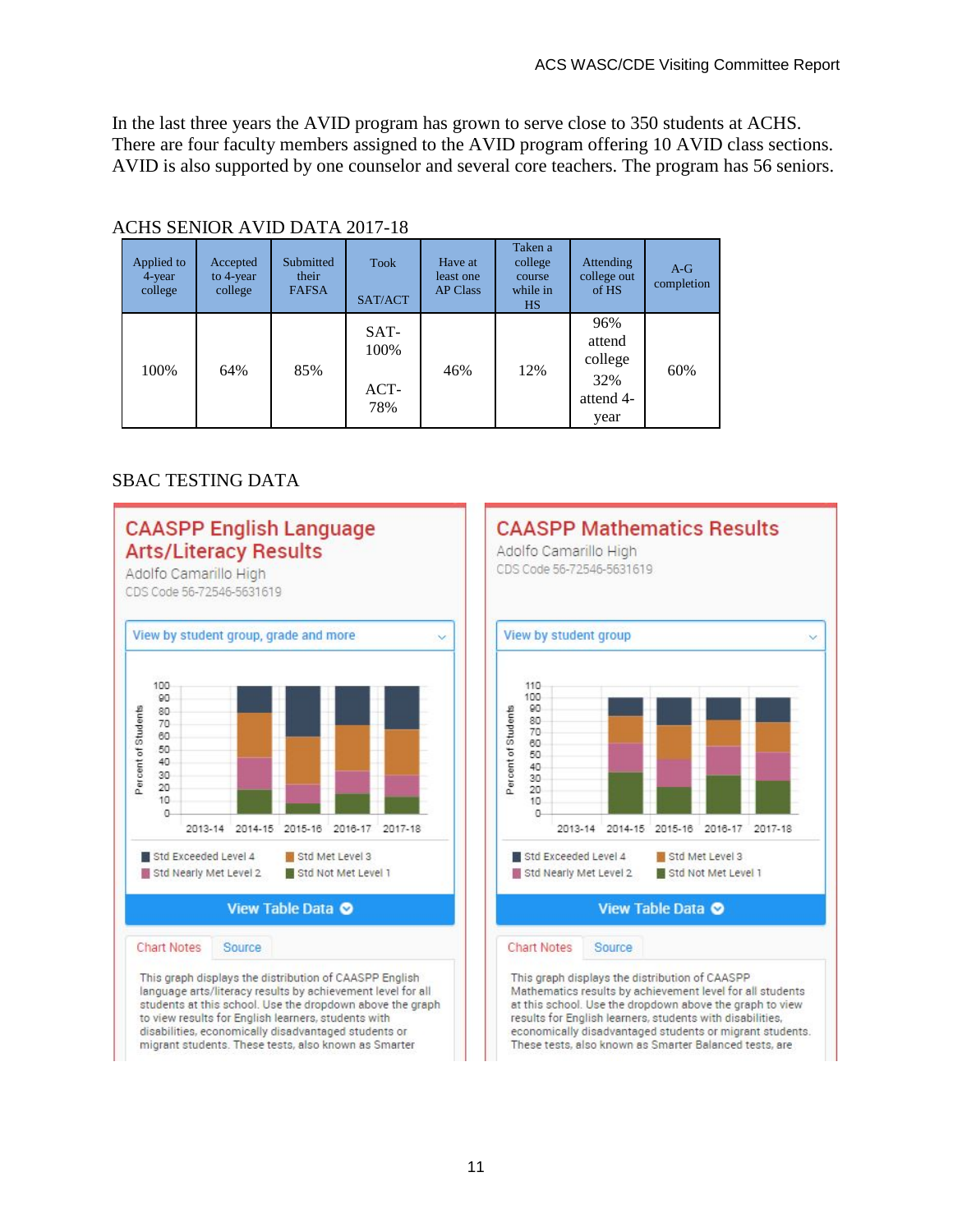The California dashboard shows a that ACHS is 40 points above standard in ELA and showed a 5.9 increase over last year. Although SED, special education (SPED) and EL groups were below standard, all groups at ACHS saw and increase in ELA SBAC results from the previous year.

Math SBAC results showed that ACHS as a whole is 17 points below standard, but they did see a 7-point increase over the previous year. White and Hispanic, the largest sub groups, both showed 5-point gains, while SED, SPED and EL groups showed declines. All groups except white students were below standard in SBAC Math.

#### **SAT Report Grade 12 Enrollment Number Tested Total Number Meeting ELA Benchmarks Percent Meeting ELA Benchmarks Total Number Meeting Math Benchmarks Percent Meeting Math Benchmarks** 2017-18 | 549 284| 245| 86.3%| 206| 72.5% 2016-17 651 362 321 88.7% 269 74.3%

### SAT DATA

In the 2018-19 all 9th-11<sup>th</sup> grade students took the PSAT exam. All 11<sup>th</sup> and 12<sup>th</sup> grade students also took the SAT. OUHSD and ACHS plan to have all 9th- $11<sup>th</sup>$  grade students continue to take the PSAT and all  $11<sup>th</sup>$  and  $12<sup>th</sup>$  graders take the SAT going forward.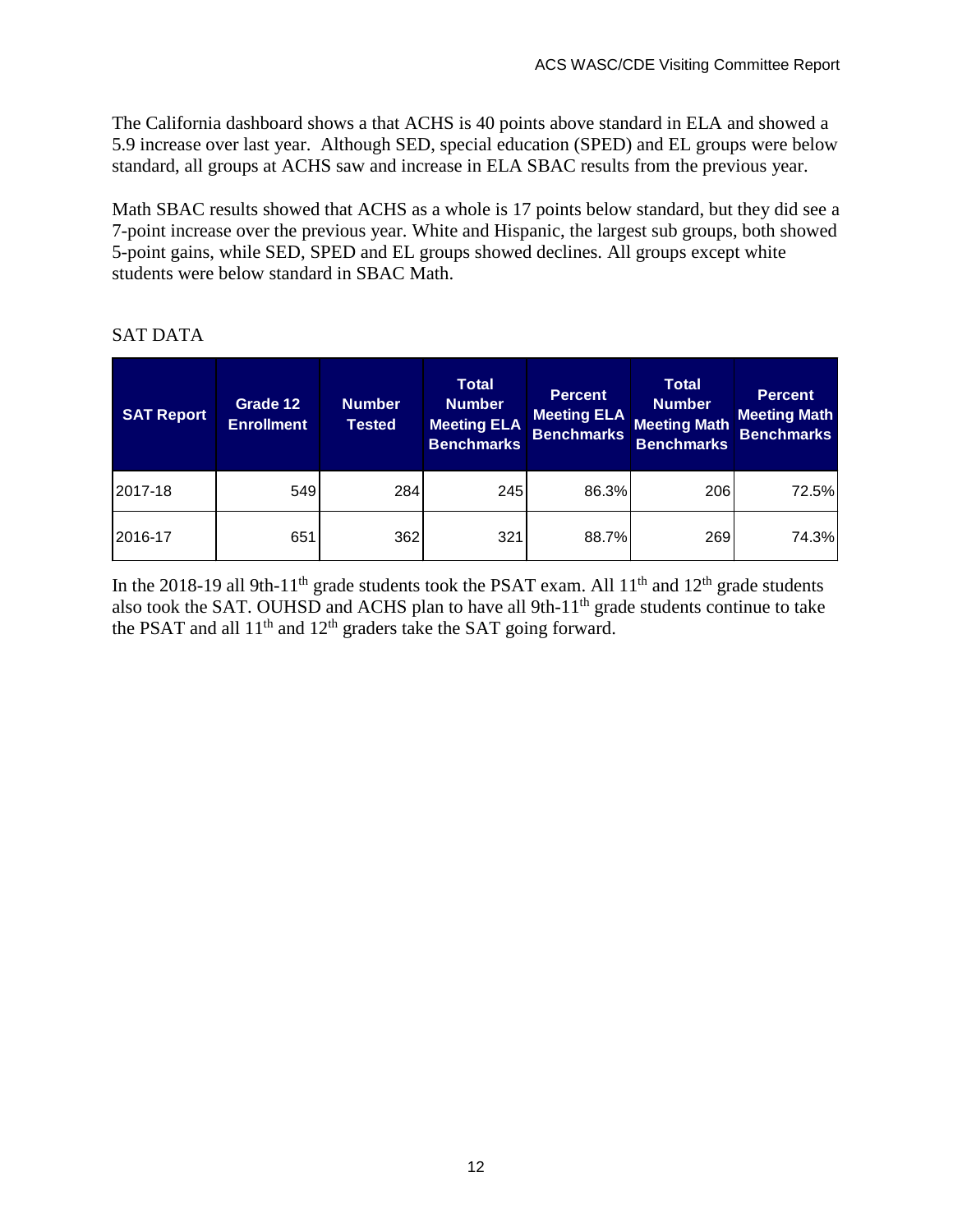

### AP TESTING DATA

ACHS offers 18 AP courses. In 2018 553 (25% of their students) students took 1064 AP exams with 64% scoring a 3 or higher. Schoolwide and in most AP classes ACHS is similar with or surpasses the state averages.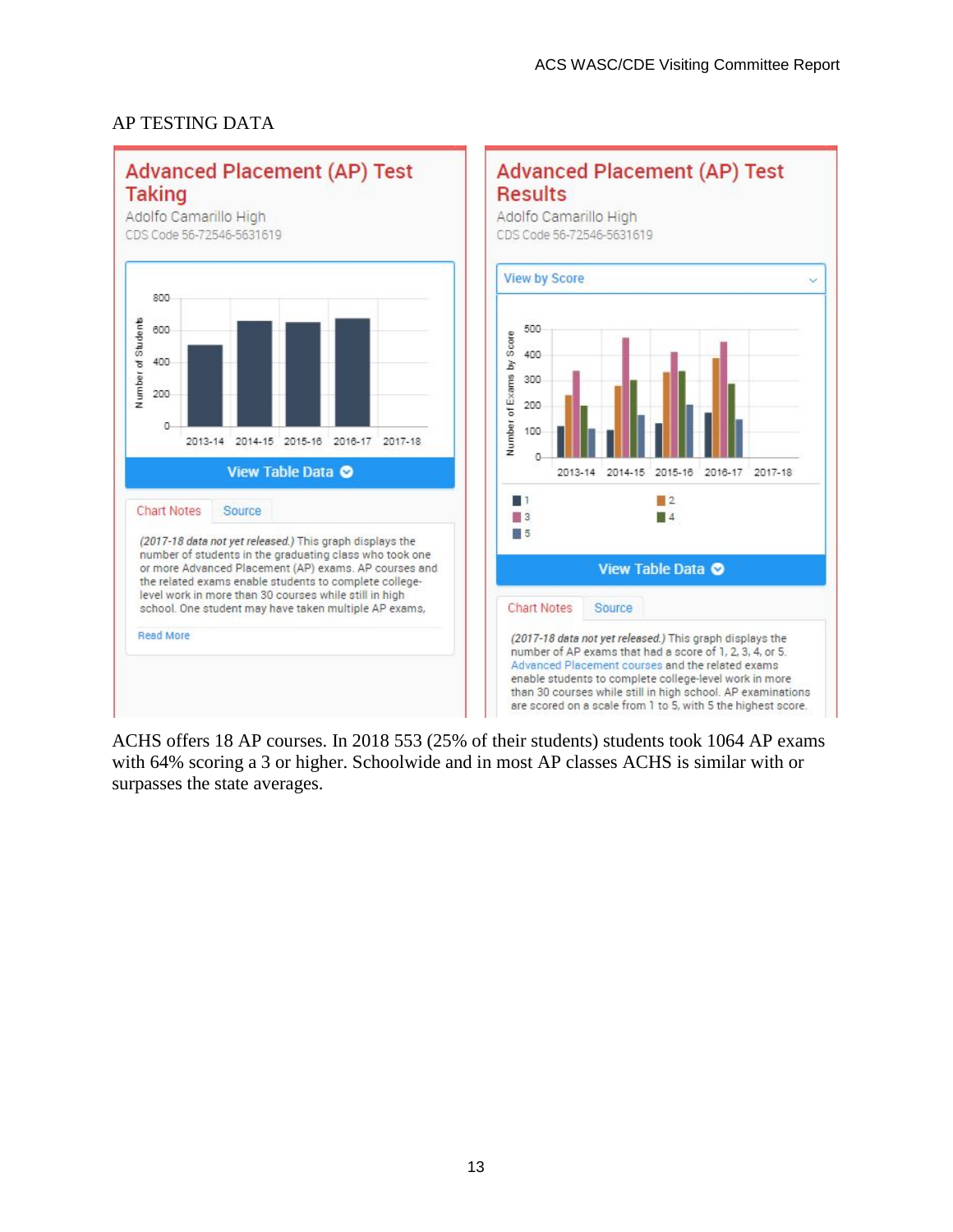| <b>Student Group</b>                | <b>Chronic</b><br><b>Absenteeism</b> | <b>Suspension</b><br>Rate | <b>Graduation</b><br>Rate | <b>College/Career</b> | <b>English Language</b><br><b>Arts</b> | <b>Mathematics</b> |
|-------------------------------------|--------------------------------------|---------------------------|---------------------------|-----------------------|----------------------------------------|--------------------|
| <b>All Students</b>                 | <b>None</b>                          | Orange                    | Yellow                    | Yellow                | <b>Green</b>                           | Green              |
| <b>English Learners</b>             | <b>None</b>                          | Orange                    | Green                     | Yellow                | Orange                                 | Red                |
| <b>Foster Youth</b>                 | <b>None</b>                          | None                      | None                      | <b>None</b>           | None                                   | <b>None</b>        |
| <b>Homeless</b>                     | <b>None</b>                          | <b>None</b>               | <b>None</b>               | <b>None</b>           | <b>None</b>                            | None               |
| Socioeconomically Disadvantaged     | <b>None</b>                          | Orange                    | Yellow                    | Orange                | Yellow                                 | Orange             |
| <b>Students with Disabilities</b>   | None                                 | Red                       | Orange                    | <b>Orange</b>         | Orange                                 | Red                |
| African American                    | <b>None</b>                          | Orange                    | <b>None</b>               | None                  | <b>None</b>                            | None               |
| American Indian or Alaska Native    | <b>None</b>                          | <b>None</b>               | None                      | None                  | None                                   | None               |
| Asian                               | <b>None</b>                          | Orange                    | <b>Blue</b>               | Green                 | None                                   | <b>None</b>        |
| Filipino                            | <b>None</b>                          | <b>Blue</b>               | <b>None</b>               | None                  | <b>None</b>                            | None               |
| Hispanic                            | <b>None</b>                          | Orange                    | Yellow                    | Orange                | Green                                  | Yellow             |
| Native Hawaiian or Pacific Islander | <b>None</b>                          | None                      | <b>None</b>               | <b>None</b>           | <b>None</b>                            | <b>None</b>        |
| White                               | <b>None</b>                          | Orange                    | <b>Blue</b>               | Yellow                | <b>Green</b>                           | Green              |
| Two or More Races                   | <b>None</b>                          | Orange                    | <b>None</b>               | None                  | <b>None</b>                            | None               |

## Summary of California Dashboard by subgroups.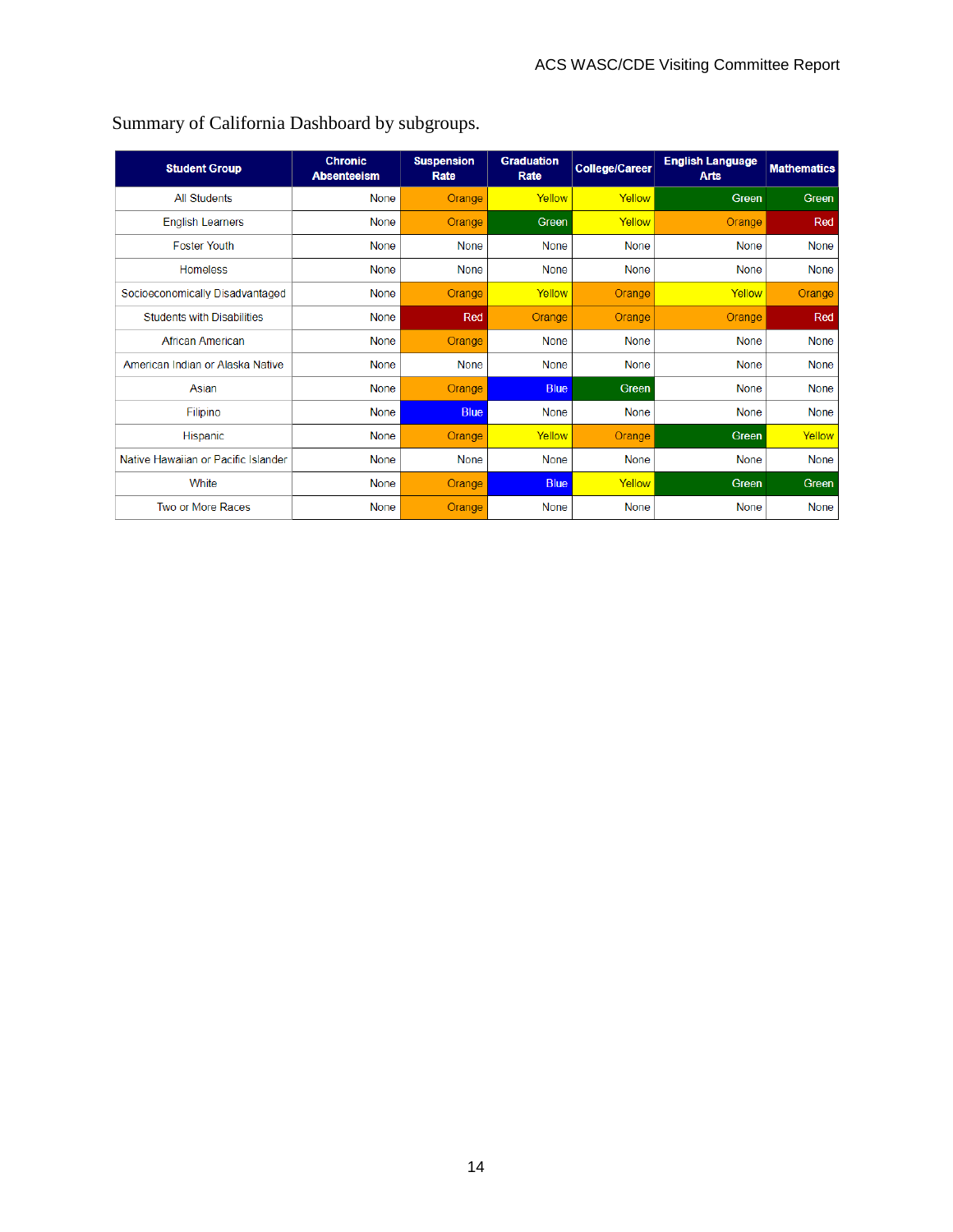### **Chapter III: Quality of the School's Program**

### **CATEGORY A. ORGANIZATION: VISION AND PURPOSE, GOVERNANCE, LEADERSHIP, STAFF, AND RESOURCES**

#### **A1. Vision and Purpose Criterion**

- *To what extent a) does the school have a clearly stated vision and mission (purpose) based on its student needs, current educational research, the district LCAP, and the belief that all students can achieve at high academic levels?*
- *To what extent is the school's purpose, supported by the governing board and the district LCAP, further defined by schoolwide learner outcomes and the academic standards?*

ACHS has a clearly stated mission statement that reflects their current instructional practices, expected student outcomes and commitment to success. Their mission and vision statements were changed during the 2015-2016 school year, to reflect the changes in their student population as well as the changes in their community and society which embraces the student's holistic health, not just academic success. However, it is unclear to what extent all stakeholders played in the development of the current mission statement and if it truly addresses all stakeholders. The SSC a small but representative body did most of the work with the mission and vision.

ACHS now understands the effectiveness of the self-study processes which should have engaged representatives from the entire school, the district board, business, and the community in the development and periodic refinement of the vision, mission, and schoolwide learner outcomes, the group determined that the processes are somewhat ineffective. While teachers do collaborate on the mission statement as does school site council, there may not be a complete representation of all stakeholders in the process. This would include students, classified staff and parents beyond the school site council members. However, ACHS staff used this self-study opportunity to spend a professional collaboration opportunity evaluating how they measure their SLO's in their individual classrooms. ACHS has recently created a google classroom and each teacher is currently working on uploading evidence of measurable outcomes of their SLO's.

ACHS leadership, on a regular basis evaluates the degree to which the school ensures that students, parents, and other members of the school's community understand and are committed to the school's vision, mission, and schoolwide learner outcomes, the information is shared out to the community in various ways, but there may not be feedback from the community regarding understanding or commitment.

### **A2. Governance Criterion**

• *To what extent does the governing board a) have policies and bylaws that are aligned with the school's purpose to support the achievement of the schoolwide learner outcomes, academic standards, and college- and career-readiness standards based on data-driven instructional decisions for the school?*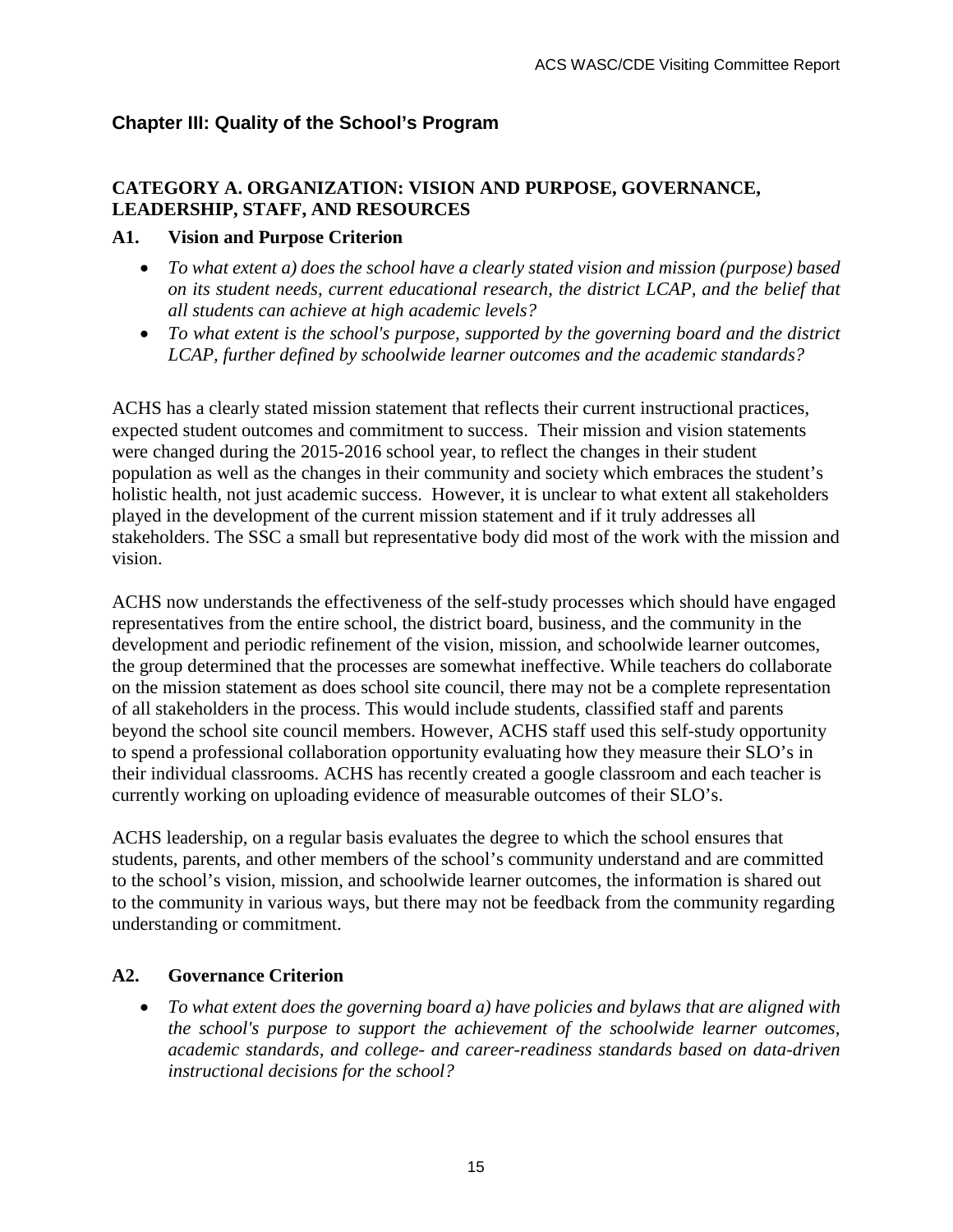- *To what extent does the governing board delegate implementation of these policies to the professional staff?*
- *To what extent does the governing board monitor results regularly and approve the single schoolwide action plan and its relationship to the Local Control and Accountability Plan?*

The governing board is the OUHSD school board and district administration. ACHS has determined that the governing board has clearly-stated policies and procedures that supports their school.

ACHS and OUHSD have clearly involved parents, students, and staff in regard to school governance. ACHS would like to continue to grow the involvement of the community members particularly in areas beyond sports and extra-curriculars.

ACHS has a clear understanding of the Uniform Complaint procedure from the district.

### **A3. Leadership: Empowerment and Continuous Planning and Improvement Criterion**

- *To what extent based on student achievement data, does the school leadership, parent/community, and staff make decisions and initiate activities that focus on all students achieving the schoolwide learner outcomes, academic standards, and college- and careerreadiness standards?*
- *To what extent do the school leadership and staff annually monitor and refine the schoolwide action plan and make recommendations to modify the LCAP based on analysis of data to ensure alignment with student needs?*

Teachers referenced PSAT, SAT, CAASPP, and ASVAB data in conversations, however the extent to which they utilize data to make instructional decisions is unclear. It appears that very few teachers reference data to make curricular/instructional decisions. Admittedly, many of the school's interventions are in the emerging phase, and this is an area the school voiced as a place they are focusing on.

The SPSA is clearly aligned to the district LCAP, but the extent to which ACHS staff used student data is unclear. The SPSA also seems to be largely unknow to those outside of the SSC, although the school reported working with the SPSA in staff meetings. It is likely that most of the staff is unaware of the SPSA itself even though they may at times be presented with information derived from it.

Some ACHS teachers continue to work with other teachers and administration to make responsible decisions regarding student learning. These same teachers use self-reflection on their teaching practices to help drive their instruction. The extent to which all ACHS teachers are held accountable for implementing practices, programs, actions, and services that support student learning is unclear.

ACHS has recently hired an Intervention Specialist to help support student needs.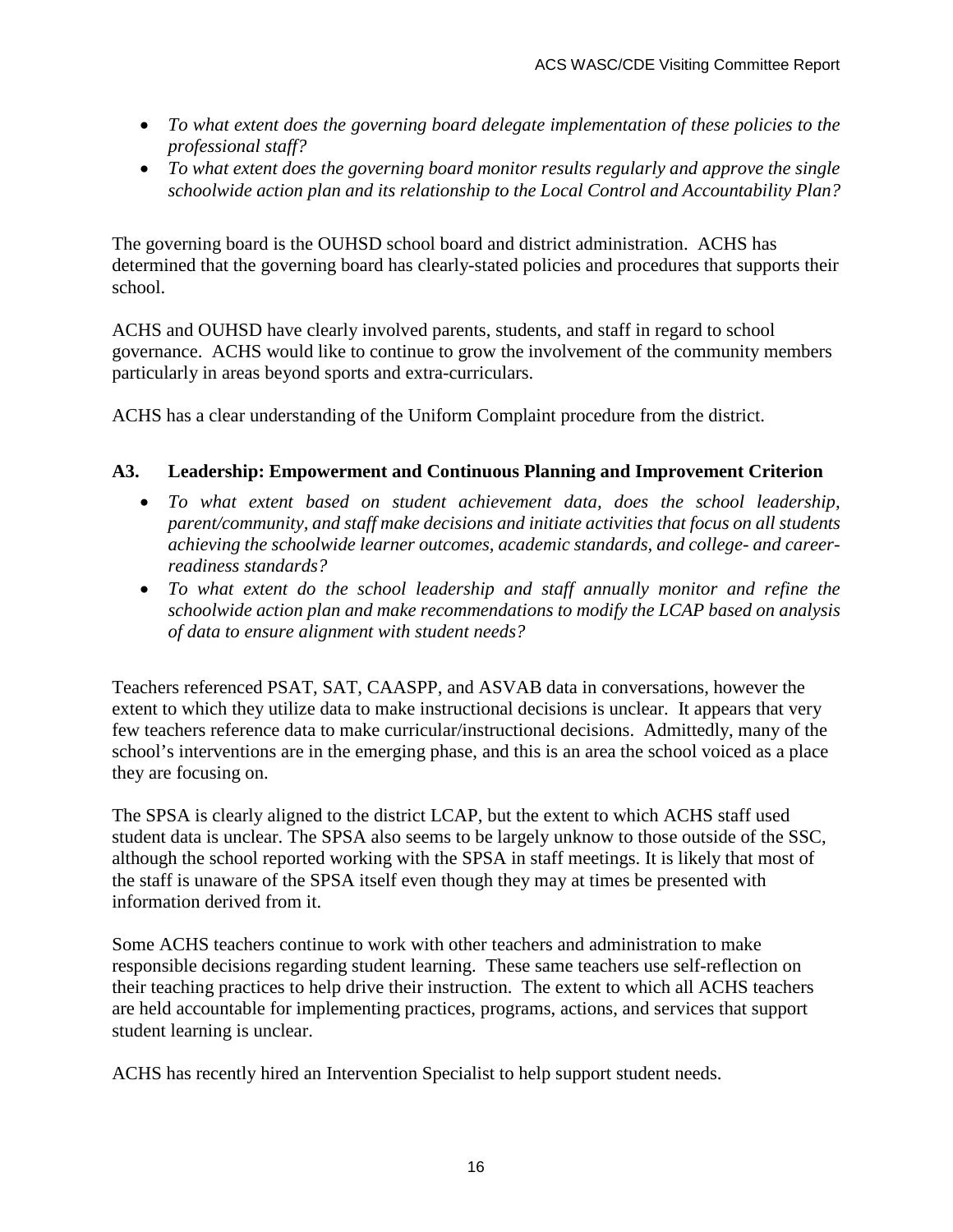ACHS staff utilize emails, peer collaboration, department meetings, and PD opportunities to communicate, plan, and resolve issues.

#### **A4. Staff: Qualified and Professional Development Criterion**

- *To what extent does a qualified staff facilitate achievement of the student academic standards and the schoolwide learner outcomes through a system of preparation, induction, and ongoing professional development?*
- *To what extent is there a systematic approach to continuous improvement through professional development based on student performance data, student needs, and research?*

Staff members are highly qualified, placed in their area of certification and meet the qualification standards set forth by the California Commission on Teaching.

ACHS distributes a staff handbook that contains the majority of site policies and procedures is given to each teacher at the beginning of the school year. Policies are also shared periodically during staff meetings and via email when necessary.

Time is set aside several times a month during "Collegial Days" for teachers to collaborate with one another after school. The plan for this time is left up to the teacher with the exception of two times that a mandatory Ed-Cam (Ed-Camp style PD) was held. In most cases, staff members contribute to professional development through Ed-Cam style informal trainings and there is a tech coach available for technology integration assistance. When requested, teachers are given the ability to attend conferences.

The remaining Collegial Days are used for faculty meetings, department meetings or teachers time. There is a disagreement between some teachers and the district as to how the remaining days can be used, with some disagreement about whether the time is in or outside the teacher contract day.

The TASP process gives teachers different options for evaluation (portfolio, admin evaluation, peer feedback.) The process appears to be well liked and effective amongst teachers and administrators.

#### **A5. Resources Criterion**

• *To what extent are the human, material, physical, and financial resources sufficient and utilized effectively and appropriately in accordance with the legal intent of the program(s) and LCAP to support students in accomplishing the schoolwide learner outcomes, academic standards, and the college- and career-readiness standards?*

The LCAP plan is developed at the district level and is derived from critical student needs. The site teaching staff feels that the district does not solicit their input in the development of the plan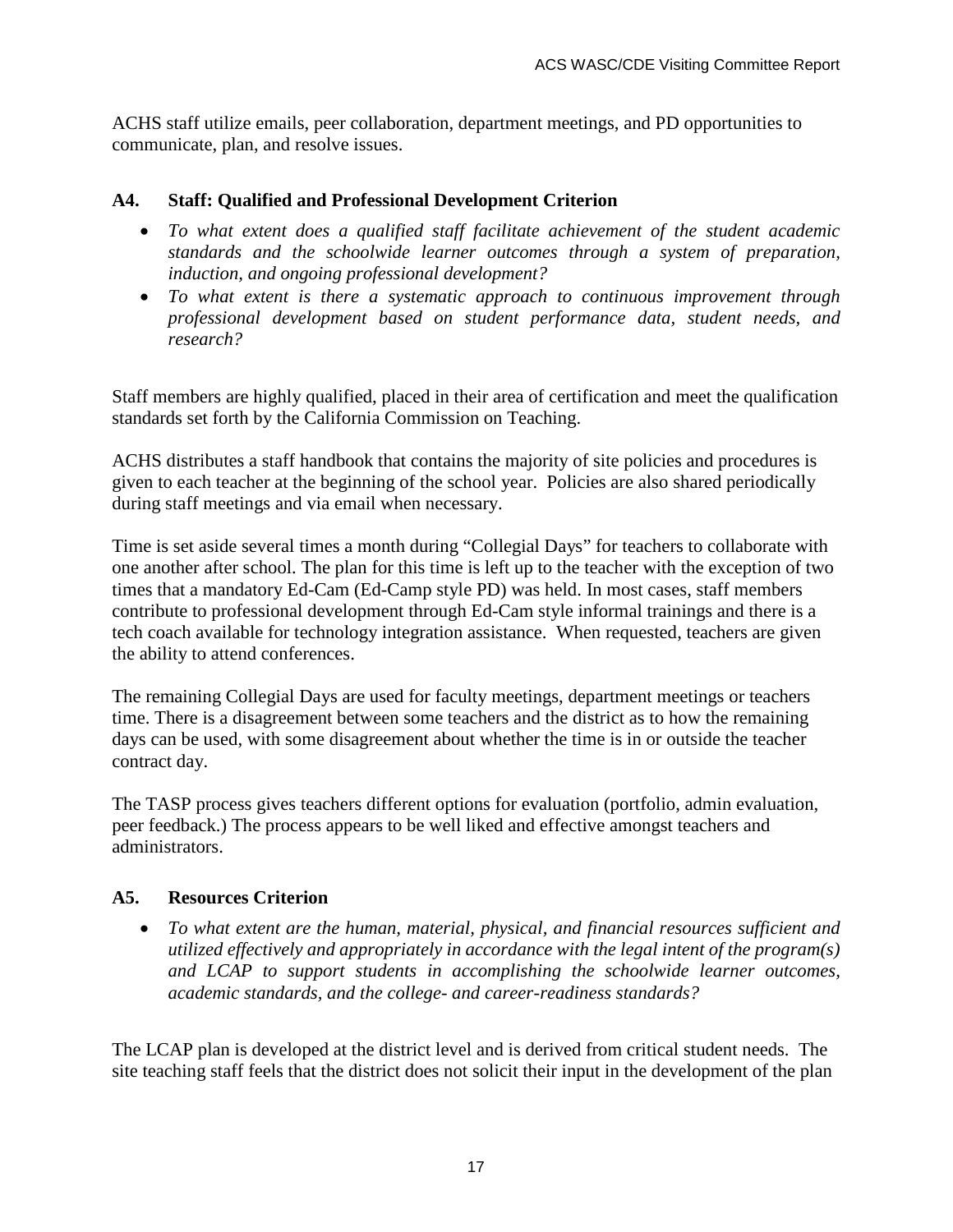and has little say in the allocation of LCAP funds. Site specific budget decisions are made by the principal with input from site staff members.

The school adheres to standard accounting procedures and budget development. Sites are allocated funds based on district level processes. The facilities, while old and outdated, appear to be safe and meet the needs of students. A modernization project will begin within the next 2-3 years which will address many of the facility issues that are present.

To quote the report*: "As it pertains to the effectiveness of the policies and procedures for acquiring and maintaining adequate instructional materials and technology, such as technology tools and software, the support systems for technology, software, textbooks, other resources and material, library media resources, manipulatives, and laboratory materials for instruction, it is noted that money is appropriated by the district for these items."* Site staff are not aware of the process but appear to feel like the policies and procedures are adequate.

There seems to be frustration with the lack of input site staff have on district level purchases: *"While new programs and training is appreciated by the staff, the site staff has little or no input on which programs are purchased. Surveys are occasionally sent out, but little feedback is provided."*

The hiring practices of the district are based on union contract specifications as well as qualifications that are listed on job descriptions. Applicants are properly vetted through paper screening and an interview process. Site hires are typically vetted through the principal and the chair of the department that the applicant will be a member of.

ACHS and the OUHSD are in the process of shifting towards complete a-g requirements which includes CTE pathways that are developed by teachers and approved by the district based on student preference. This plan is in the initial stages and is geared to have all students college ready upon graduation from ACHS. This plan is also in accordance with ACHS's mission statement and school vision.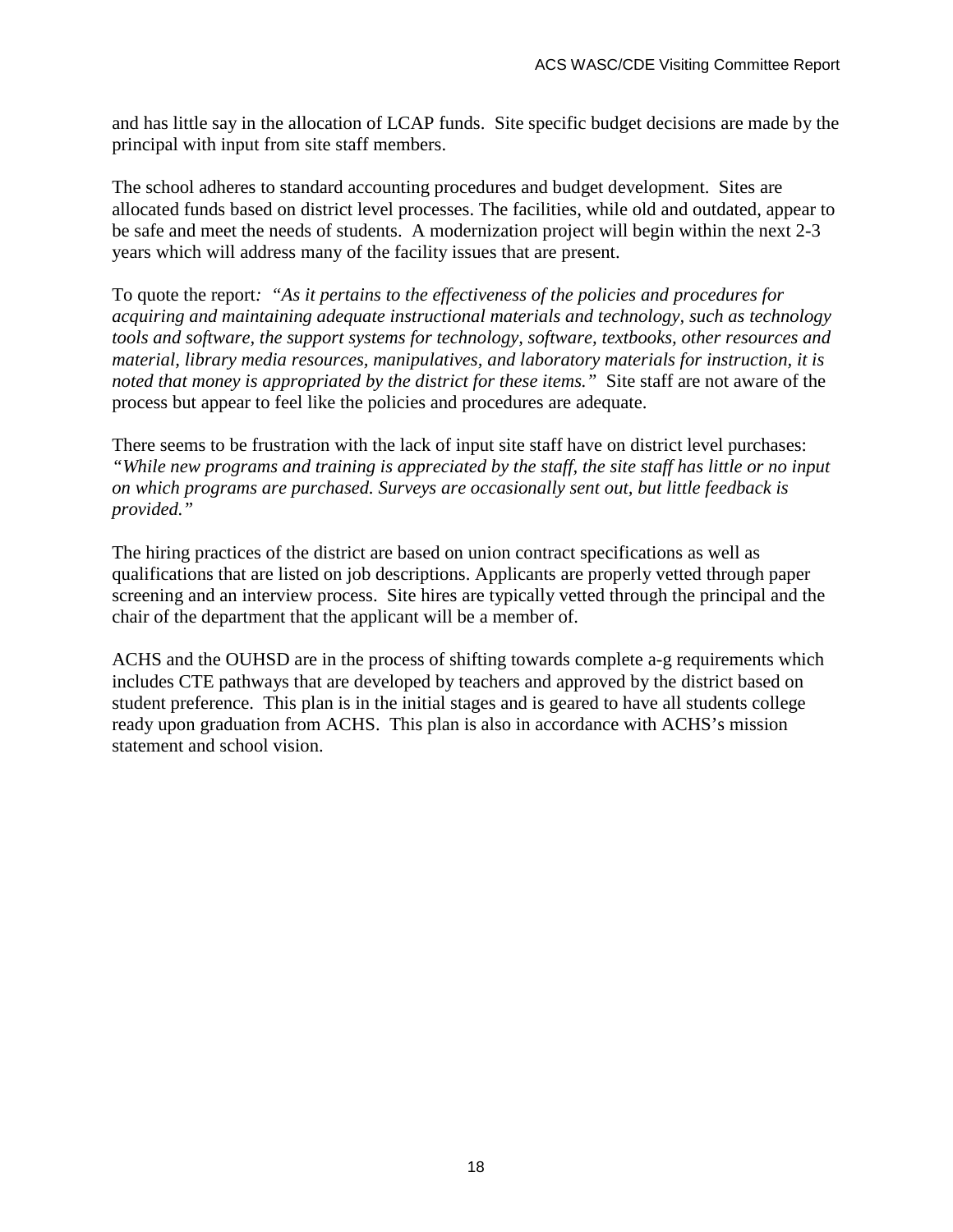#### **CATEGORY A: ORGANIZATION: VISION AND PURPOSE, GOVERNANCE, LEADERSHIP, STAFF, AND RESOURCES**

#### **Areas of strength for Organization: Vision and Purpose, Governance, Leadership, Staff, and Resources (if any):**

- ACHS is open to teaching staff being involved in the areas of Vision and Purpose, Governance, Leadership, Staff, and allocation of Resources.
- ACHS student leaders are aware of and embody the ACHS' mission statement.
- ACHS mission statement, SLO's, and Values are all aligned with OUHSD policies and LCAP.
- ACHS has an active PTSA which supports the school in many aspects.
- ACHS regularly evaluates their Vision and Mission Statements.

#### **Key issues for Organization: Vision and Purpose, Governance, Leadership, Staff, and Resources (if any):**

- 1. Continue to explore ways to build time within the instructional day to provide student interventions based on identified student academic needs.
- 2. Continue to strive to include ALL stakeholders including classified staff, students, and parents, who are not already a part of on-campus organizations, in all decisions.
- 3. Continue to explore a collaborative dialog with the District on District goals and vision.

#### **Important evidence from the self-study and the visit that supports these strengths and key issues include the following:**

- Self-study
- Staff interviews
- Meeting with parents
- Interviews with superintendent and district staff
- Meetings with WASC leadership team, ILT and site administration
- Student surveys
- Meetings with student groups
- Focus group conversations
- Classroom observations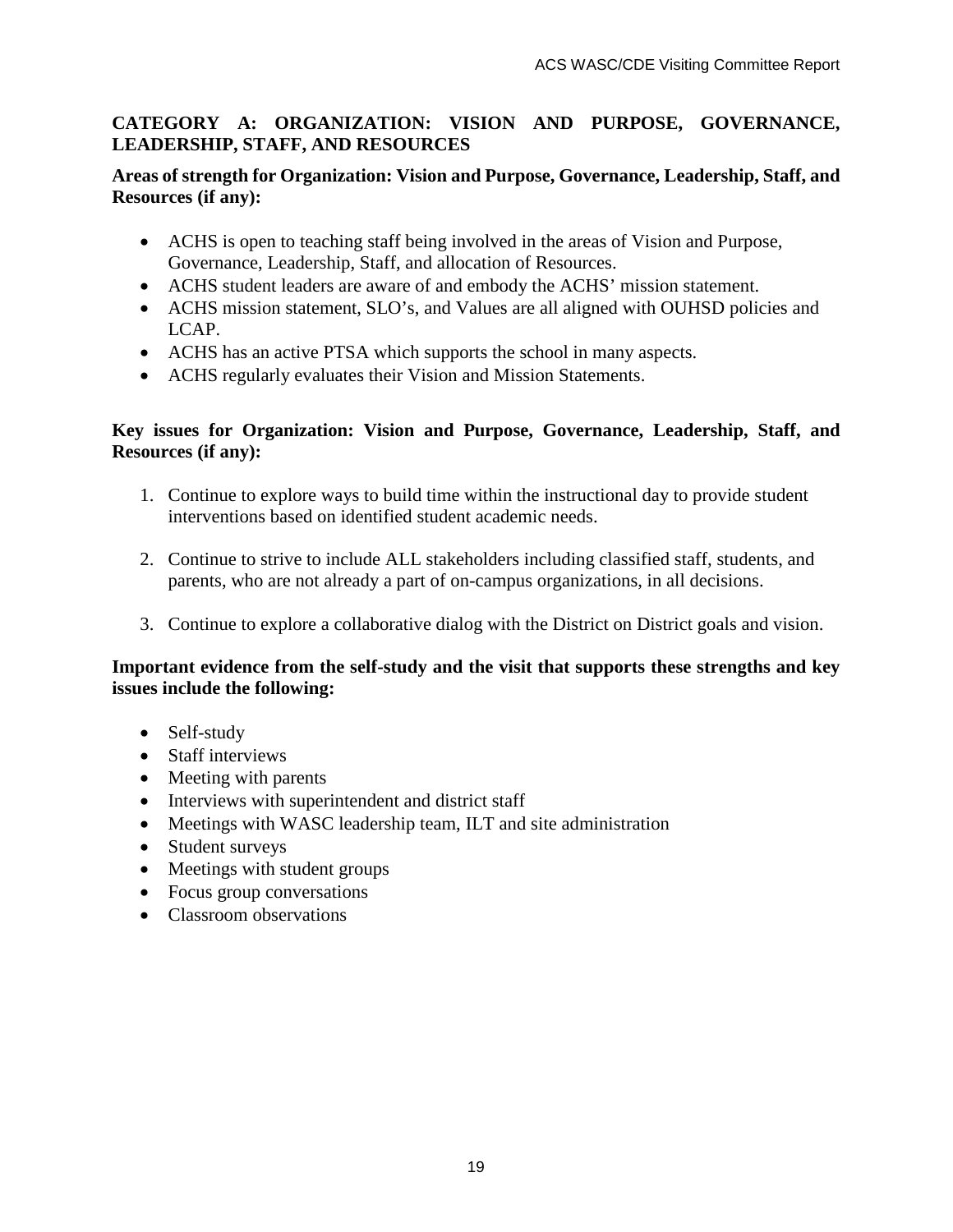### **CATEGORY B. STANDARDS-BASED STUDENT LEARNING: CURRICULUM**

#### **B1. Rigorous and Relevant Standards-Based Curriculum Criterion**

- *To what extent do all students participate in a rigorous, relevant, and coherent standards-based curriculum that supports the achievement of the schoolwide learner outcomes, academic standards, and the college- and career-readiness standards in order to meet graduation requirements?*
- *To what extent through standards-based learning (what is taught and how it is taught), are these accomplished?*

There is some evidence based on classroom observation and interviews with faculty that some educational research is utilized at ACHS, however it is utilized in a somewhat inconsistent an entirely informal manner. Teachers report that they employ a wide variety of instructional strategies. In observations some classes place students in groups where they are encouraged to communicate with one another and to collaborate on various assignments. In some classes, technology was utilized. However, in many other classrooms, there has been little or no updating of instructional strategies over time. Direct instruction and students completing worksheets with a textbook were the most common instructional strategies observed during classroom visitations. This sentiment was echoed in student meetings, where the common feeling was that many teachers had not worked to update their lessons in several years. While some students could identify an interesting lesson they had been exposed to, the consensus of the students was that up to a third of teachers didn't try in their lessons. This was a consistent message communicated to the VC throughout the visit.

OUHSD has defined clear College and Career readiness standards and has worked to communicate them with teachers. Adolfo Camarillo is working to meet College and Career Readiness Standards through the implementation and growth of its academies, pathways and their AVID program. The school offers distinct pathways in several fields and a Business and Technology Academy (BATA).

General core classes teach Common Core and NGSS state standards and AP classes adhere to the College Board's suggested guidelines and pacing. In teacher conversations it was stated that some courses and departments have common assessments and/or pacing guides. The use of pacing guides and curriculum maps is emerging and appears to be moving towards full implementation with district support in some departments. Very few courses outside of the CTE areas and SPED realm were able to identify career readiness standards.

The AVID program has shown considerable growth over the last several years and appears to be flourishing. Students who are deemed to be the "mid-kid" are placed in AVID and given additional support to meet their college related goals. AVID tutors not only work with students in the AVID classes, but also make themselves available to the general student population at various times.

In general, most classes are college prep and meet a-g criteria and courses adhere to defined criteria. There appears to be some remaining "non-UC approved" classes, but they are the exception rather than the rule.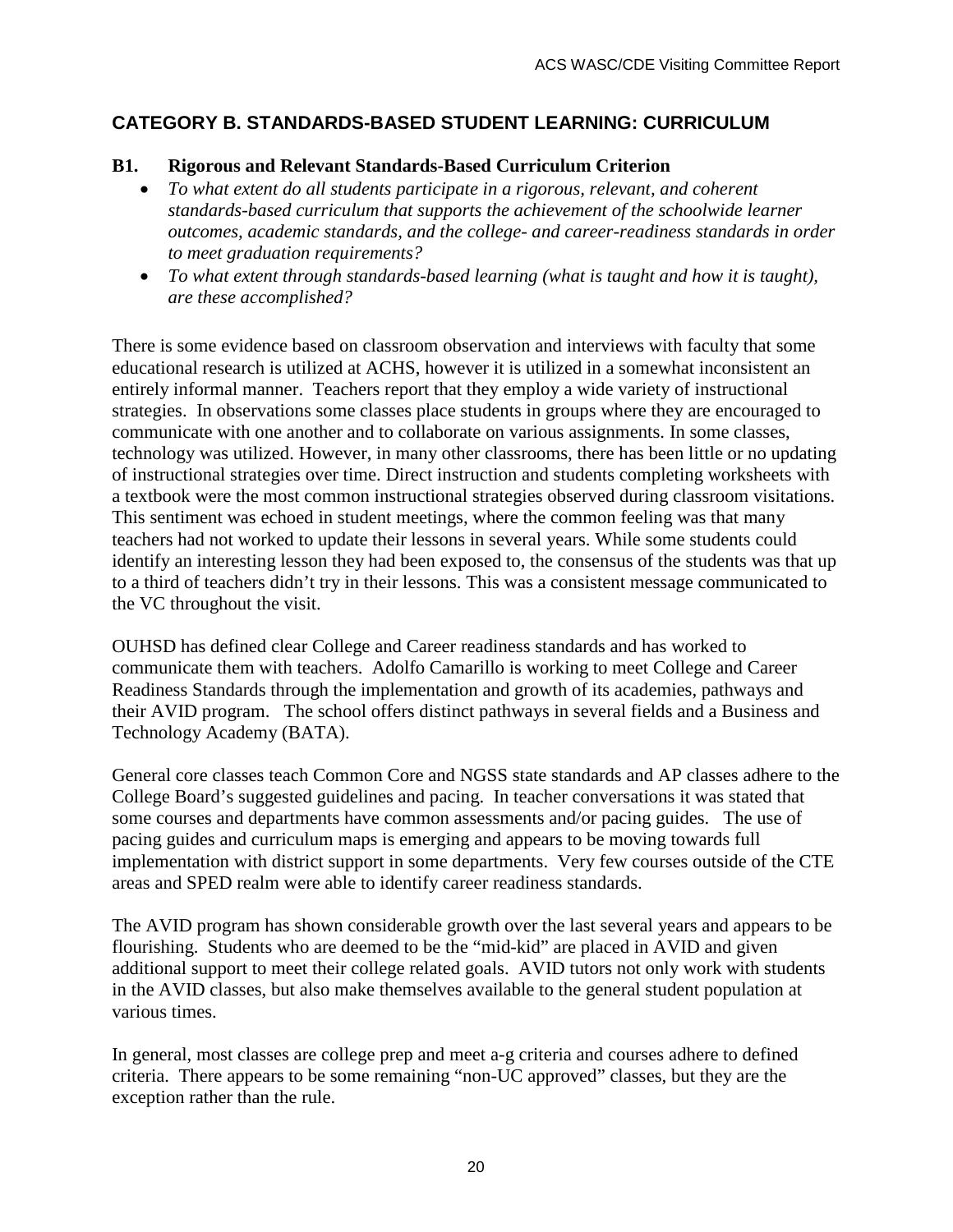Academy and Pathways provide college and career readiness/exploration through the entirety of their curriculum as well as in their daily instruction and interaction with outside business groups.

The school and district has made a large capital investment in technology and is moving towards a one-to-one program and every classroom is outfitted with a digital interactive projector. This exposure to technology will assist with students learning of digital skills necessary for the workplace in the 21st century.

Opportunities exist for teachers to collaborate with other departments; however, the structure is seemingly non-existent and completely voluntary on most of the days.

There are some subject alike teams who are moving towards common pacing and equity within subject teams, however there are also several others who do not seem to be moving towards a consistent curriculum. Unit Planners and/or Curriculum Maps are in the emerging phase of development in several departments and are used to some extent across subject areas.

Communication with feeder schools is emerging and has occurred in the English department. SPED also works with feeder schools to ensure transition IEP and services can be effectively implemented upon enrollment at ACHS, but there is no mention of conversations with feeders in other subject areas. Science has worked with the district in science specific teams and several of the CTE pathways have ongoing communication with local universities and technical schools.

Follow up with graduates is done on an informal basis through the counseling team and various teachers or staff members who former students may maintain contact with.

Work with local colleges is ongoing. Guest speakers are utilized when possible to give students a direct link to the college and first-hand accounts of information needed.

#### **B2. Access to Curriculum Criterion**

• *To what extent do all students have equal access to the school's entire program and are provided assistance with a personal learning plan to meet the requirements of graduation and are prepared for the pursuit of their academic, personal, and career goals?*

In addition to the core content area offerings, several diverse elective opportunities are available for students to experience. There are several pathways and an academy available for students to explore. ACHS offers several academy pathways, many electives and a thriving AVID program, over 25 different CTE/ROP classes, Global trade and Logistics program, Police Explorers and a College and Career Center to help students make choices.

Each core department offers multiple a-g approved courses. There is a variety of AP/Honors offerings for students to take across a wide range of subject areas that are open to all students. The school offers 18 different AP classes.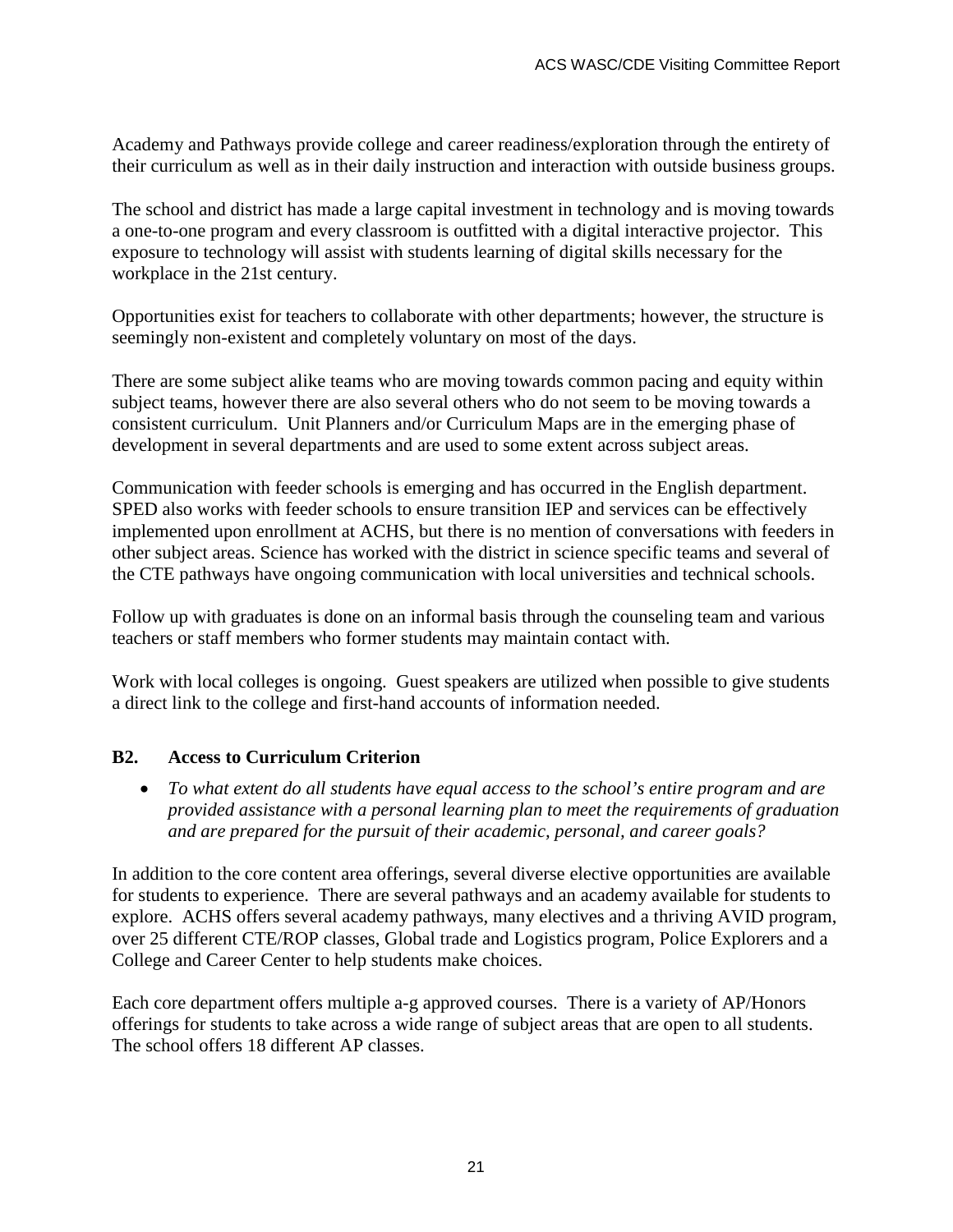The school prides itself on being completely "Open Access" and has been for years. Students who wish to challenge themselves by taking AP/Honors level classes are able to do so with proper counseling. Parents are the determining factor in their student's schedule. Parents must sign off on all course changes/course selections made by students. Parents may then opt to meet with a counselor to receive feedback and course specific guidance pertaining to their child's schedule. Parents indicate that their overall experience in working with teachers has been very positive. There is a general feeling that teachers genuinely care about students and want them to succeed.

Many teachers are in the process of incorporating more "real-life" experiences and assignment types. Science appears to have made the most gains in this area as they shift to the new NGSS standards by incorporating scientific phenomena and real-world projects where possible.

Counselors indicate that they meet with students periodically, but voice that they would like additional time to focus on student paths rather than their schedule.

AVID classes are growing and flourishing. AVID tutors are available for all students and share messages pertaining to post-secondary success and plans.

An optional College and Career Seminar course exists to work with students on a 10-year plan. Students identify a career and a standard of living then examine the gaps that exist in income levels needed to sustain a specific standard of living.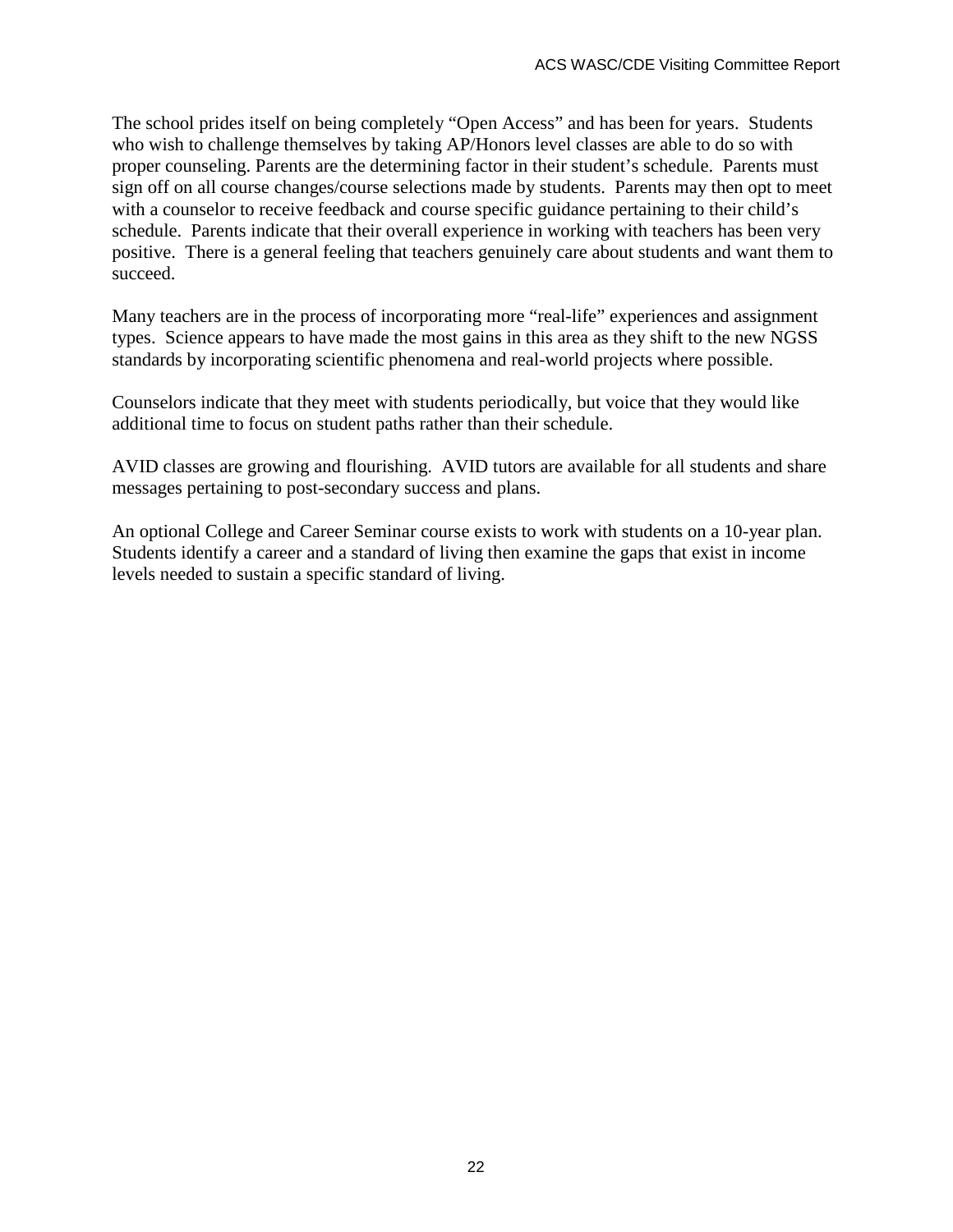# **CATEGORY B: STANDARDS-BASED STUDENT LEARNING: CURRICULUM**

### **Areas of strength for Standards-Based Student Learning: Curriculum (if any):**

- School supports a "College Going" culture for all which includes equitable access to various standardized college assessments.
- Nearly all courses are a-g aligned and meet UCOP criteria and each class adheres to Common Core State Standards or Next Generation Science Standards where applicable.
- Open access to AP/Honors classes
- AVID program has shown considerable growth over the last few years and appears to be servicing a large number of first-generation college bound students on campus.
- Business and Technology Academy (BATA) is well-designed with a goal to "prepare students for College, Career and Life."
- Move towards Chromebooks and implementing technology gives students additional access to content and skillsets that will be required of them in post-secondary life.
- Collaboration with ROP to expand course offerings outside the bell schedule.
- College and Career center provides weekly speakers and helps with college applications.

### **Key issues for Standards-Based Student Learning: Curriculum (if any):**

- 1. All ACHS teachers should find ways to expand and continually reflect on current research-based instructional practices/strategies. ACHS ILT and administration should work collectively to monitor best practices and ensure they are implemented schoolwide.
- 2. ACHS should explore ways to create systematic, school-wide, and structured professional development that is collectively developed, monitored, and address identified student needs.
- 3. Continue to develop and implement curriculum maps and/or pacing guides for across the curriculum. Monitor, assess, and support implementation and ongoing changes to these curriculum maps and continue to development of common assessments.

#### **Important evidence from the self-study and the visit that supports these strengths and key issues include the following:**

- PSAT/SAT administration
- Self-study and focus group interviews
- AVID program has shown considerable growth over the last few years and services close to 350 students at this time. The AVID team has established their own club, and a peerto-peer mentoring program where the AVID seniors mentor the freshmen. There are currently fifty-six seniors in the program and their stats are impressive.
- Interviews with teaching, administration and district staff
- Interviews with parents and students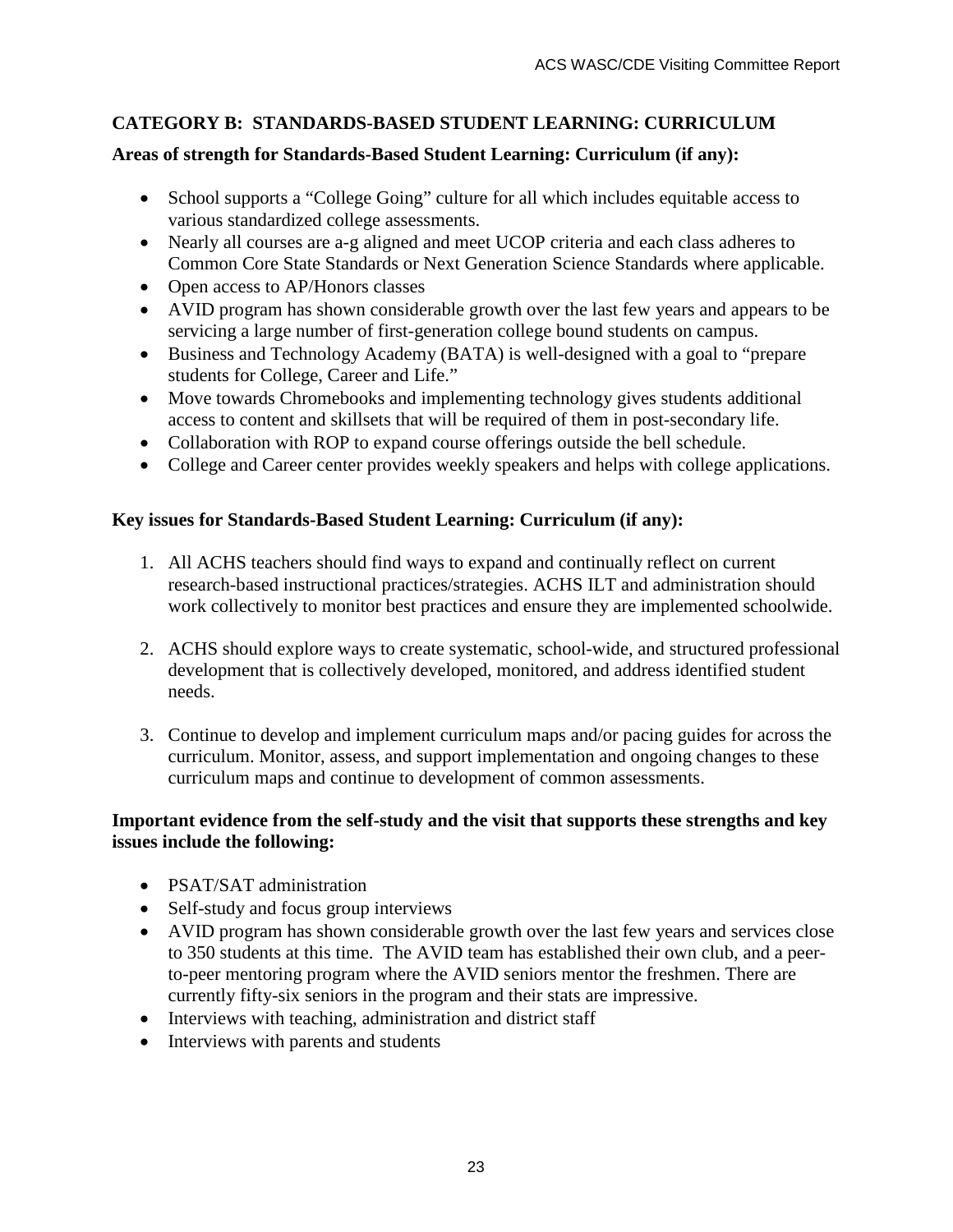### **CATEGORY C. STANDARDS-BASED STUDENT LEARNING: INSTRUCTION**

#### **C1. Challenging and Relevant Learning Experiences Criterion**

• *To what extent are all students are involved in challenging and relevant learning experiences to achieve the schoolwide learner outcomes, academic standards, and college- and career-readiness standards?*

Technology has begun to take hold in classrooms at ACHS. All classrooms have access to document cameras interactive LCD projectors. The science department teachers each have a class set of Chromebooks and there 16 additional sets on campus that teachers utilize. Google classroom is being used by a growing number of teachers in their lessons, and the school uses it to record student achievement of the SLOs.

Some teachers integrate technology in their classrooms by using connected devices such as smart boards. The Internet is used for project research, presentations and reference in some classes. Some teachers even use students' smartphones for online quizzes and educational games. The world language department uses language labs equipped with modern programs. Some teachers use online tests on Quizlet or other platforms and, are thus able to easily share students' achievement and discuss teaching strategies. Some departments use the Canvas platform for collaborative discussions on assignments and, provide rubrics and expectations.

Some departments collaborate regularly although informally. The structure, frequency and effectiveness of this collaboration varies widely. Some departments use pacing guides and some common assessments, although more departments report they are beginning the process of developing these. Some courses do not have defined pacing; however, they were seemingly still well coordinated. Others were not. Again, the implementation was inconsistent across the school.

Some departments like the English, math and world language departments are in the process of adopting new textbooks and are in various stages of developing new pacing guides for courses. The science department is working with online resources and "Flexbooks" and will be piloting new materials next year. The world language department is also getting ready for new AP tests and new State Standards and is consequently researching professional development opportunities to tackle these new challenges. The world language department is shifting to a production-based model emphasizing oral comprehension and speaking in order to start transitioning to the new state Standards. The English department is implementing multi-genre writing portfolios starting in  $9<sup>th</sup>$  grade.

Several teachers state that they enrich their instruction with field trips to museums, historical or cultural places, concerts, speeches or plays. ASB and some teachers even bring guest speakers to their classrooms to bring cultural perspectives to their students, and to prevent bullying and violence.

BATA provides students the opportunity to work on real life professional projects and also provide students with the ability to meet business leaders from their community. CTE pathway classes such as architecture, film and pre-school also prepare students for the professional world and are taught by credentialed CTA classes.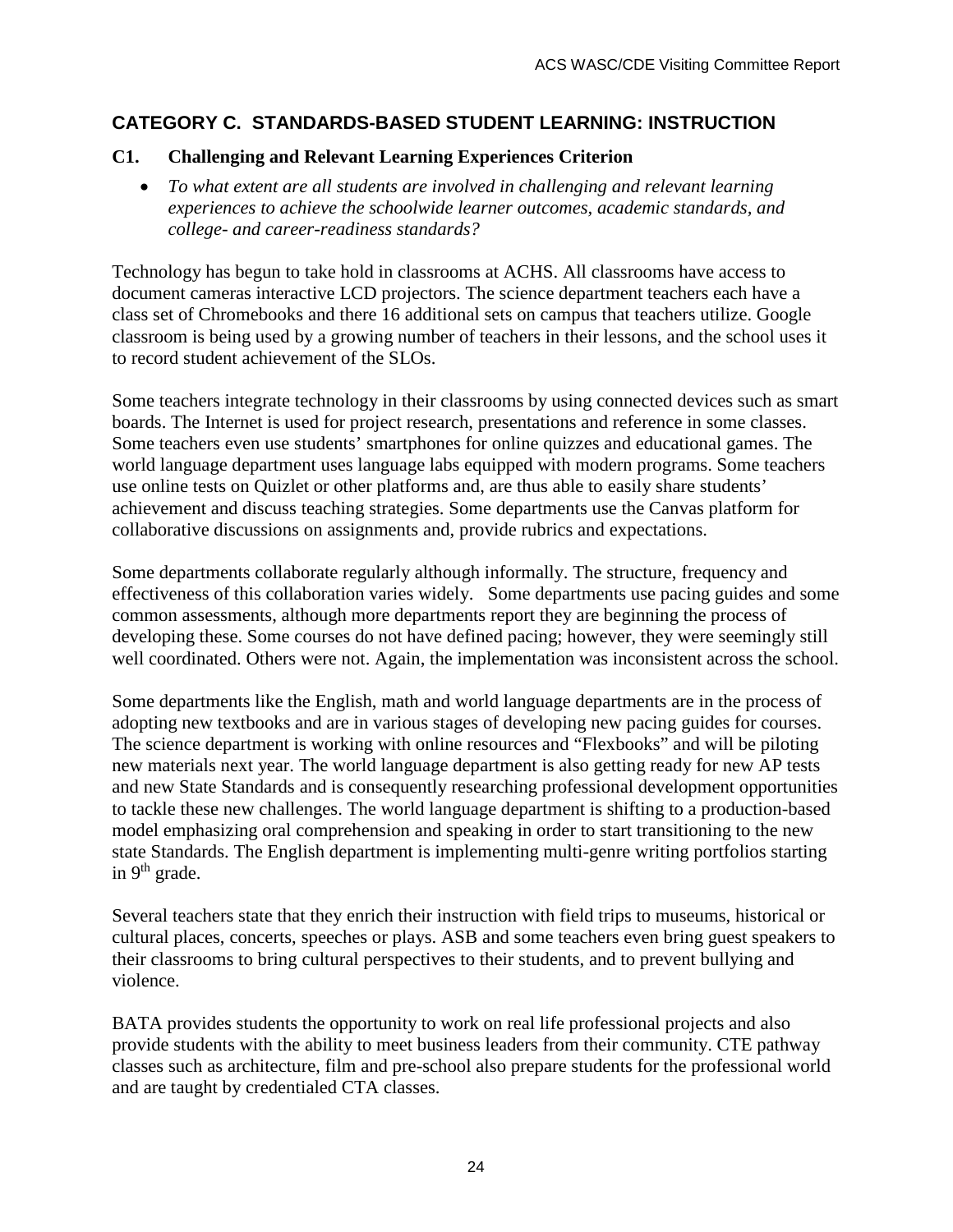All teachers are required to distribute a syllabus that clearly articulates learning objectives, class requirements and expectations.

Some teachers voice the desire for the implementation of a bell schedule that would allow for intervention during the day, to assist with remediation and/or reteaching of concepts. Multiple staff members state that future conversations regarding bell schedule modifications are forthcoming.

Both faculty and students benefit from onsite tech coaches who demonstrate the use of platforms such as Google classroom.

The district office also provides voluntary professional and technical training to faculty members.

The school offers a comprehensive range of AP classes with passing rates above state average for most subjects.

### **C2. Student Engagement Criterion**

• *To what extent do all teachers use a variety of strategies and resources, including technology and experiences beyond the textbook and the classroom that actively engages students, emphasizes higher order thinking skills, and helps them succeed at high levels?*

It was observed and shared in conversation with students that a number of teachers have not updated their instructional approach and course materials for several years. On a number of occasions, it was stated that many teachers utilize worksheets on a regular basis. This was also observed during classroom walk throughs by committee members. In addition, instructional strategies appear to be stagnant as they seem to have not been updated for many years. A consistent message was presented to the VC, and the VC concurred through observation and interviews that instructional innovation was severely lacking and sometimes impeded by a portion of the faculty.

Student groups expressed to the VC their wish for a more "out of the box" learning experience, beyond textbooks and worksheet learning. They wish some of their learning experiences were more relevant to their life. Some students also expressed a desire that their teachers would be more interested in their learning and created more projects and/or the creation of portfolios. Students have a strong desire for relevant and rewarding learning experiences that stretches beyond receiving good grades.

The VC did find pockets of strong and varied instruction in some classes, primarily higher level and CTE, but direct instruction and packets of bookwork were very commonly observed by the VC and described to the VC. There is little evidence of ongoing systematic data-driven reflection of instructional practices.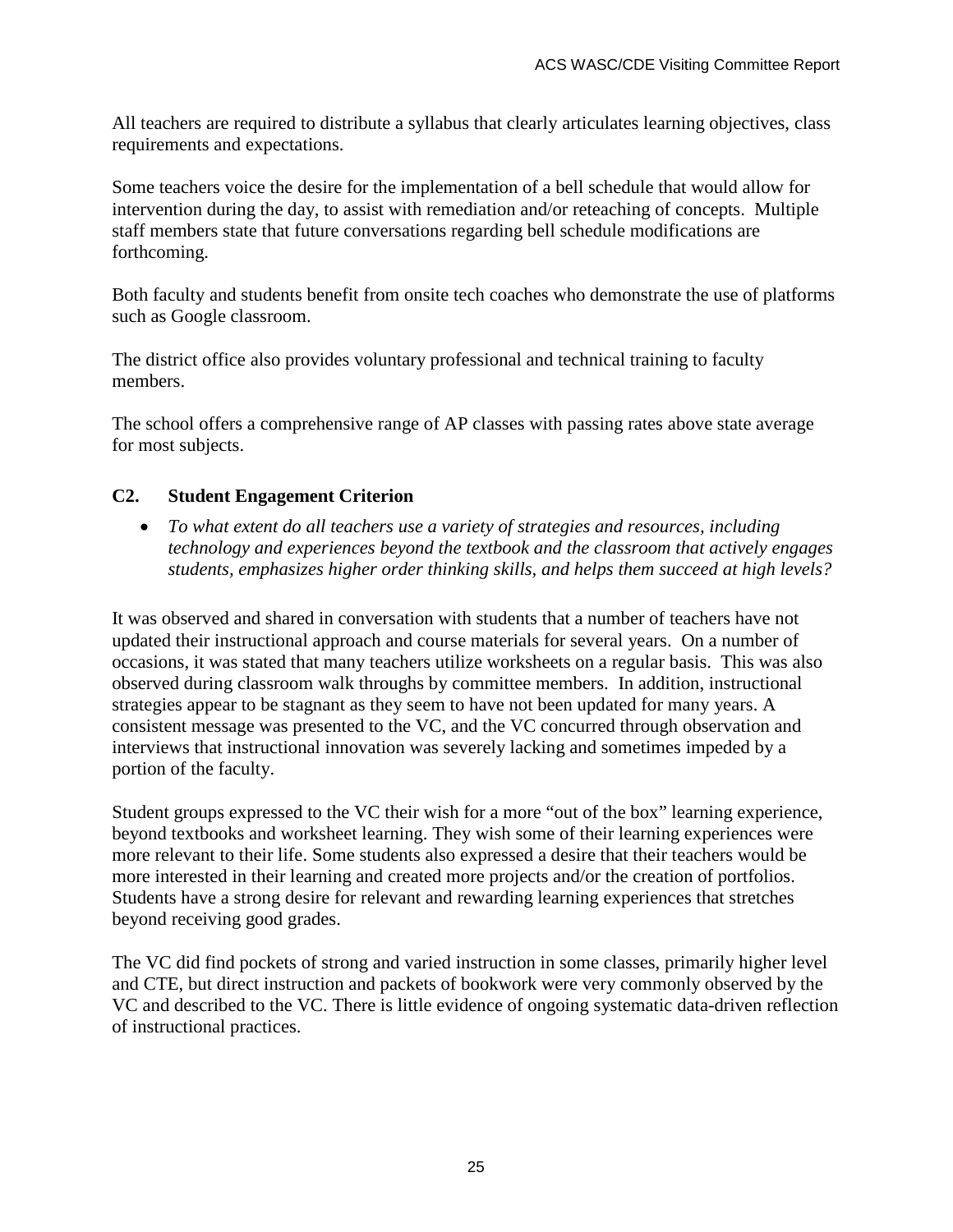Some teachers have daily essential questions posted on the board to help further the lesson plan or unit. Some teachers supplement their lessons with online and multimedia educational resources such as Khan academy, TedTalks, Discovery Education, NoRedInk and Edgenuity.

Some teachers offer coaching and tutoring services to students after class and during lunch. In some classes collaboration among students is encouraged through group projects. A number of students' projects reflect real life and professional tasks and develop useful career skills in students.

The district office is supportive of faculty and regularly finances voluntary professional development and training sessions.

Parents and students have online access to grades and attendance.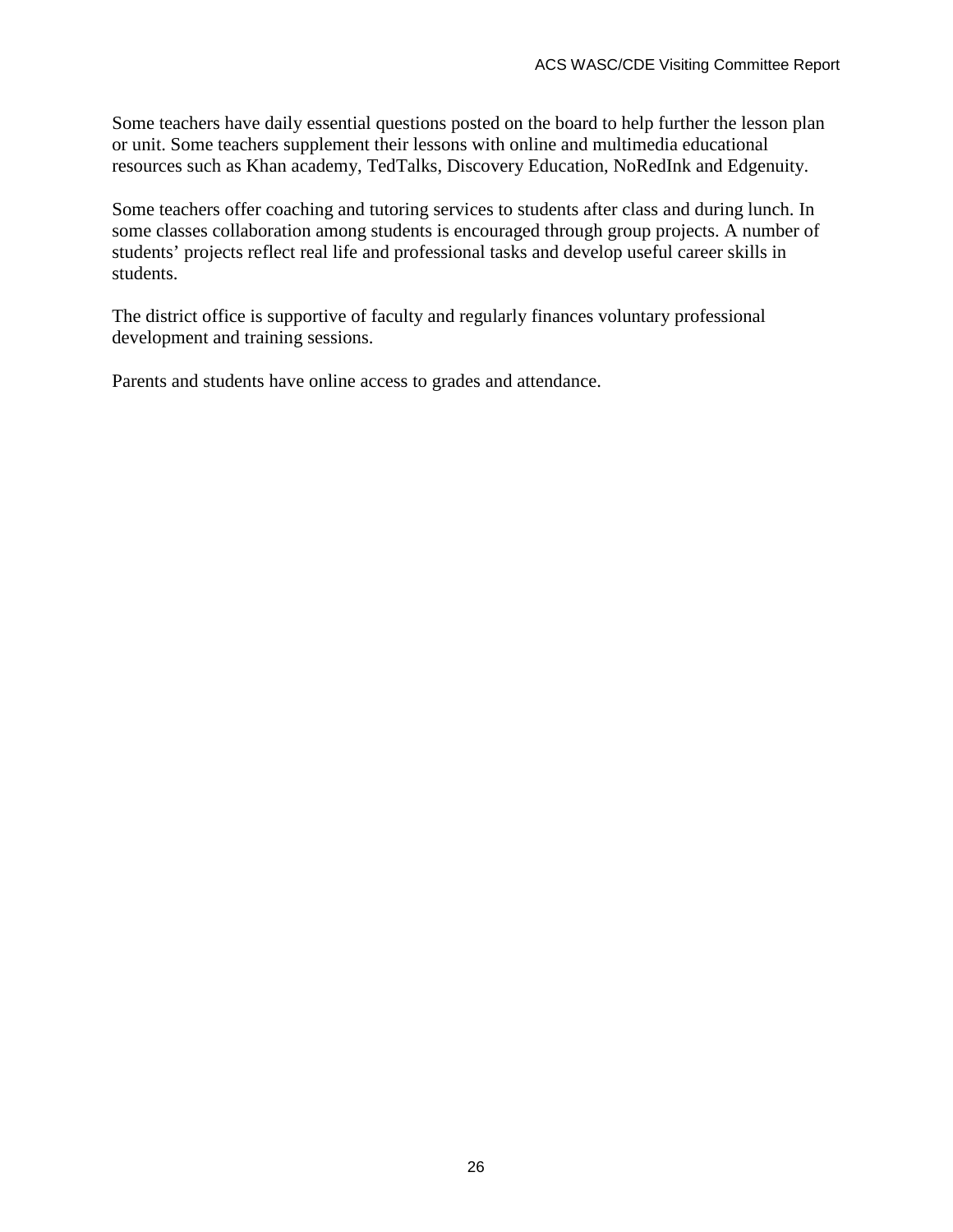#### **CATEGORY C: STANDARDS-BASED STUDENT LEARNING: INSTRUCTION**

#### **Areas of strength for Standards-Based Student Learning: Instruction (if any):**

- Students benefit from a large catalog of classes.
- Classrooms are well-equipped and additional technology is planned for the coming years.
- Students' performance on state standardized tests are typical.
- Students benefit from thorough college readiness preparation opportunities.
- The school benefits from on-campus tech specialists.
- A strong AVID program supports AVID students in all of their courses.
- Development of MTSS Model by administration and intervention specialist with support and input from the staff.

#### **Key issues for Standards-Based Student Learning: Instruction (if any):**

- 1. All courses should increase use of research-driven, instructional strategies that provide multiple engaging learning opportunities and reduce the amount of direct instruction and packet/bookwork.
- 2. Continue to find ways to increase the levels of rigor and relevance in ALL classes.
- 3. Teaching staff should continue to increase the structured course and department level, professional development and collaboration centered around lesson best practices.
- 4. Find more ways to provide instructional strategies designed to support English learners across all courses.

#### **Important evidence from the self-study and the visit that supports these strengths and key issues include the following:**

- Self-study
- Staff interviews
- Meeting with parents
- Interviews with superintendent and district staff
- Meetings with WASC leadership team, ILT and site administration
- Student surveys
- Meetings with student groups
- Focus group conversations
- Classroom observations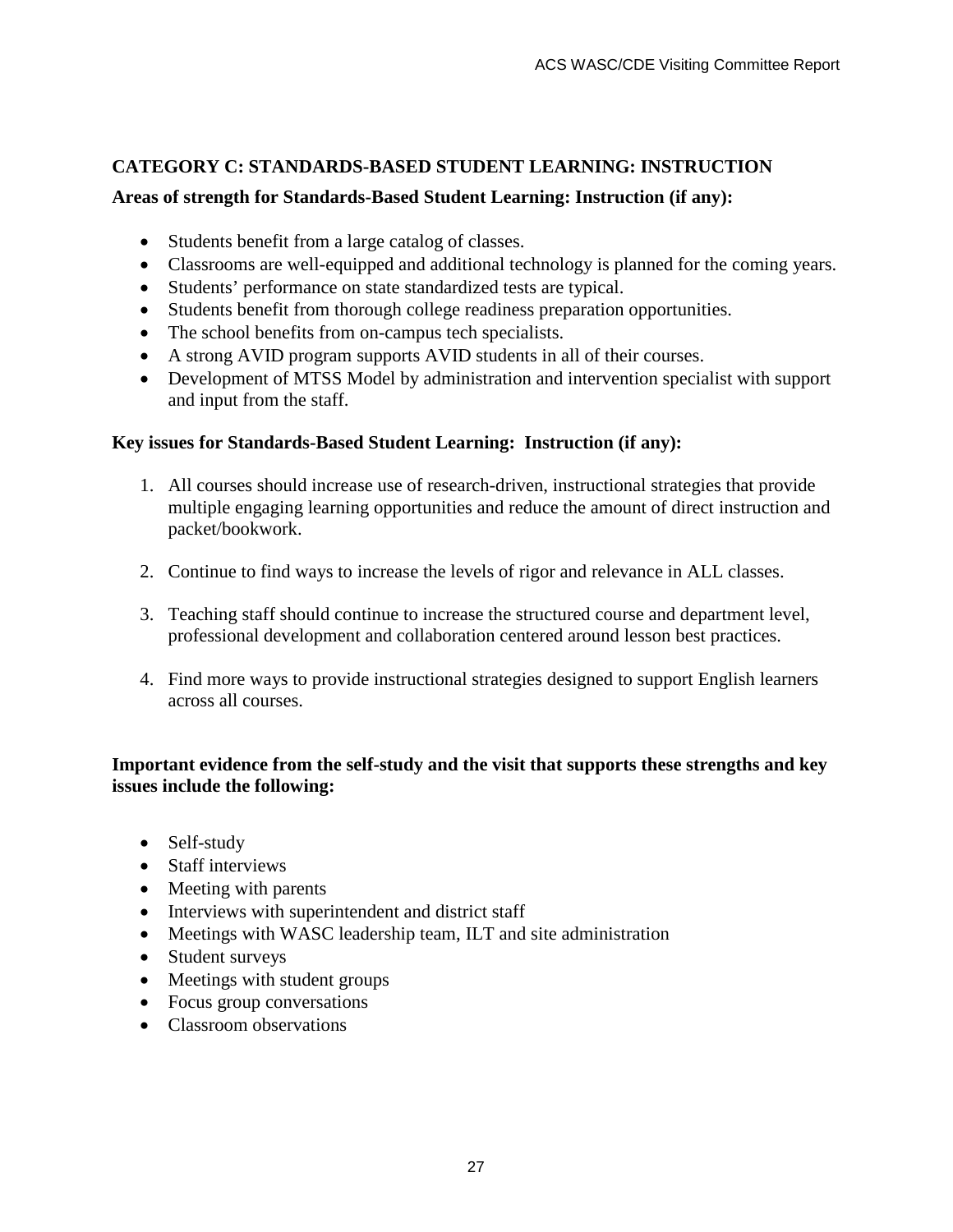#### **CATEGORY D. STANDARDS-BASED STUDENT LEARNING: ASSESSMENT AND ACCOUNTABILITY**

#### **D1. Using Assessment to Analyze and Report Student Progress Criterion**

- *To what extent do the school leadership and instructional staff use effective assessment process to collect, disaggregate, analyze, and report student performance data to the school staff, students, parents, and other stakeholders?*
- *To what extent does the analysis of data guide the school's programs and processes, the allocation and usage of resources, and form the basis for the development of the schoolwide action plan (SPSA) aligned with the LCAP?*

ACHS releases assessment data in a piecemeal fashion to the staff. Once released to staff members, the assessment data information is available online. The LCAP and SPSA information is made available to staff and accessible on a website. The principal sends emails to staff with updates on the latest data, information and news. Staff members are presented with information in staff meetings, this reflects data results as well as LCAP information.

English teachers use the CAASPP data at district-wide department meetings to look for trends and the data. ACHS English teachers report that they have gone away from common assessments and focused more on common writing strategies. Adjustments in curriculum based on assessment results vary class to class. English teachers revealed that using assessment data to drive instruction in the classroom is a growing process. The self-study revealed that the English department does not meet on a regular basis and that the department would benefit from more collaboration. English teachers, as part of the category D focus group, report that the department meets "informally" on a regular basis. English department members to not meet regularly as part of the established school-wide collaboration time. Some of this is due to department members being a part of the ILT team and not being able to make it for collaboration time.

The Math department has used CAASPP data to develop performance tasks based on assessment results. This has also led the increased use of computer-based learning and curriculum as well as the adoption of a new textbook. The Math department is still working on developing and integrating Algebra and Geometry effectively.

The Social Science department reports that they have pacing guides but there are not using common assessments within the department. They do report they collaborate on a casual basis. This includes discussions based around "best practices."

The Science department is in the early stages of implementing the NGSS and therefore are collaborating casually and slowly implementing common pacing and assessments.

Students and parents have access to student attendance and grading information through the Synergy student information system. This is done through the "parent vue" and "student vue" options. ACHS parents feel that communication with teachers regarding grades and classroom information is good and teachers respond to inquiries in an appropriate amount of time.

ACHS teachers have limited involvement in the creation of the LCAP and the SPSA. The Instructional Leadership Team (ILT) provided feedback at monthly staff meetings. The position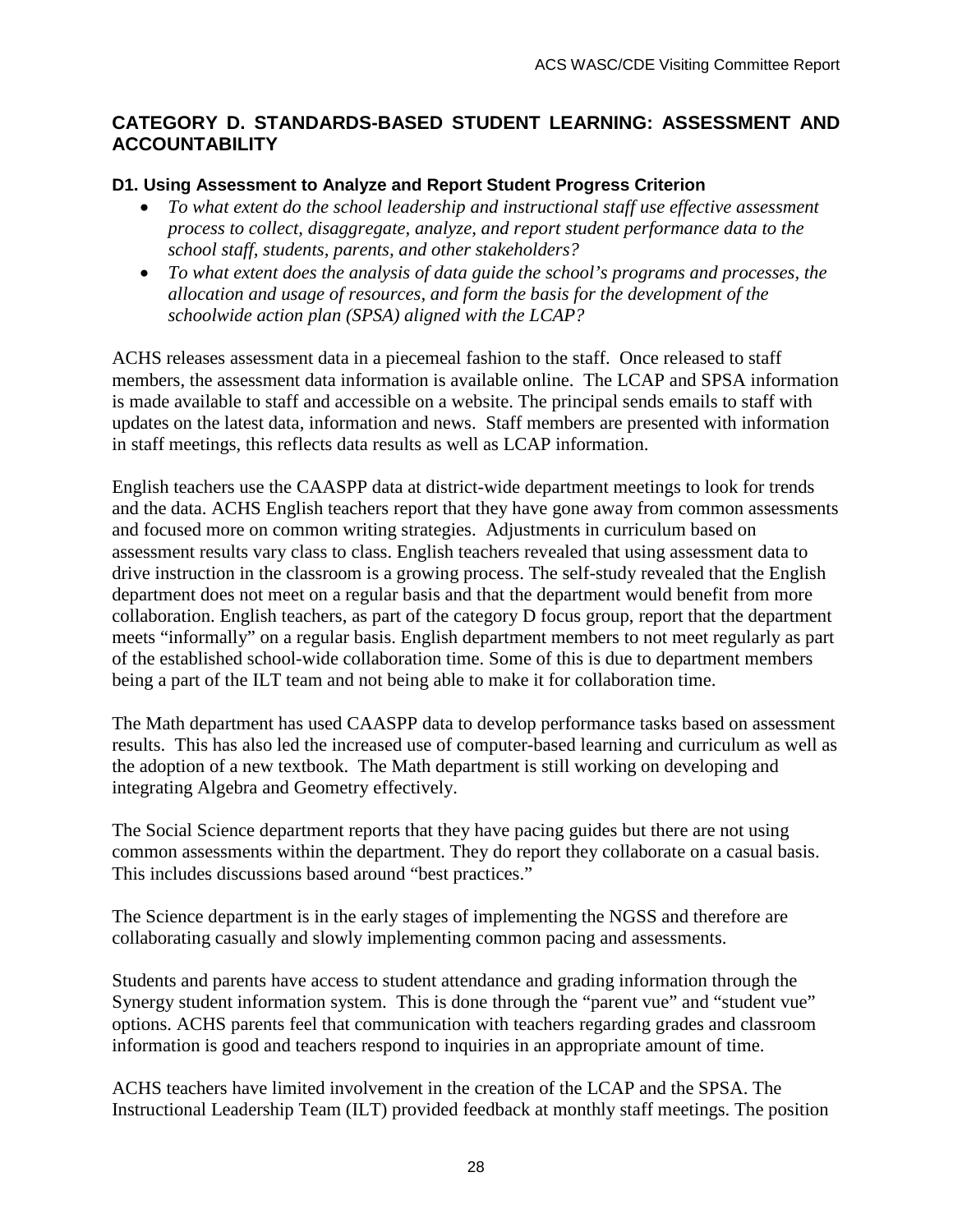of the Intervention Specialist was created through discussions based around the LCAP. Staff members assessed a need in areas to be addressed by the intervention position.

ACHS teachers report that standard-based grades, growth, and performance levels and how they are tested varies by department. Some departments work independently to create common formative and summative assessments. Teachers have autonomy within their department to teach the curriculum independently, although there are common rubrics to determine growth.

The self-study report revealed that the English department has yet to universally align curriculum with common rubrics, per grade level. This can have a negative impact, particularly on students who may have a schedule change during the academic school year. One remedy suggested by staff is to increase the amount of collaboration within the department. Through reading the selfstudy report and speaking with teachers, there is more informal collaboration than formal meetings during designed collaboration time. Collaboration on the ACHS campus is very teacher-led and there is little accountability on teachers regarding how they utilize collegial time. The introduction of the "Alludo" program has given teachers additional opportunities to explore professional development in the area of technology use.

ACHS does not have a set policy on grading practices. Teachers report that there is autonomy throughout departments when it comes to grading. Many teachers employ a traditional 100% grading scale, while a small number of teachers are utilizing a 5-point grading scale. The Synergy student information system allows teachers to adjust the weighting of grades and align the desired grading practices to their gradebook as desired.

Each department uses its own system to monitor student progress. The staff runs a D/F report every quarter in order to provide intervention for students struggling academically. In addition, counselors meet with students to help ensure that they are on-track with A-G requirements. The Renaissance program is in place to celebrate students who improve their grades and are no longer on the D/F report. Peer to Peer tutoring is available for students after school.

The TASP program is used by administrators as the process to evaluate teachers. This can be done through traditional classroom observations, peer to peer teaching projects, or portfolios assigned to the teacher. Through this model, teachers have the option to select how they choose to go through the evaluation process. The traditional evaluation by a school administrator is an option, but some teachers choose to work with another teacher or select a portfolio project. It is unclear how effective the peer to peer evaluation or the portfolio project are, but teachers report that it is a valuable experience. In addition, school leaders review course syllabus, classroom expectations, and determine the extent to which school practices and policies are being addressed. Academic counselors meet regularly to determine if students are on-track and discuss issues. The School Site Council (SSC) monitors the student data to determine if they are effective and leading to student growth on campus. In addition, the (SSC) monitors the distribution of the LCAP funds.

ACHS recently hired a Behavior Intervention Specialist. This staff member works with low performing students and also works with the peer to peer tutoring program and potential mental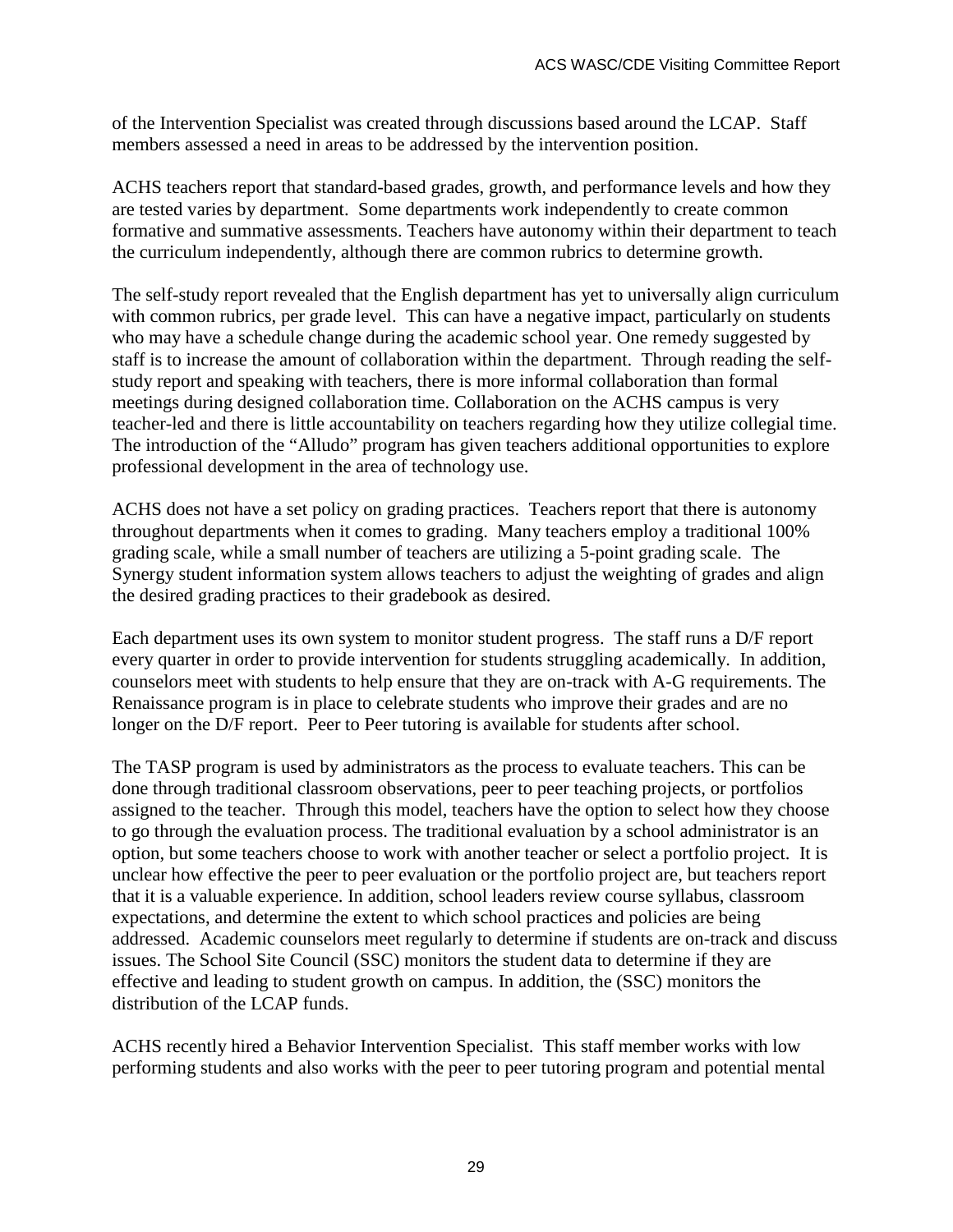health or social-emotional issues. In addition, the Behavior Intervention Specialist works with the special programs counselor to assist foster youth students.

Some departments informally review data to determine necessary changes to programs. The Math department reports that data is typically used to drive collaboration efforts and also to support curricular pacing.

The Science department does not use state testing data as they report that they are in between testing systems. Science teachers do meet regularly to collaborate and review shared department data.

The Social Science department reports that state testing data is utilized for the creation of the LCAP and SPSA but does not report that the data is used for their instructional purposes. Due to changing data, the Social Science department is looking into adopting new textbooks that more closely align with common core standards.

The English Department feels pressure to analyze the assessment data, identify needs, and then further drive the instructional practices based on those determined needs. The self-study report reveals that the English department does not collaborate regularly, and that doing so would help the department moving forward.

The Physical Education Department reports that data is used to drive instruction. The PFT data is typically used to determine needs for improvement and monitor student success. The Physical Education department also reports that collaboration is limited, and the demands of coaches makes the collegial days insufficient for success. In addition, the results are not used to drive professional development opportunities in the department.

The Business Department report that they do not have data to drive instruction, but they do research assessments, including commercial assessment and certification for students.

The Special Education Department reports that there are no assessment results that the department can use to update the program. Most of the information available is focused on IEP's, caseloads, and legal requirements.

The Counseling department uses available data to structure and change the master schedule.

#### **D2. Using Assessment to Monitor and Modify Learning in the Classroom Criterion**

- *To what extent do teachers employ a variety of appropriate formative and summative assessment strategies to evaluate student learning?*
- *To what extent do students and teachers use these findings to modify the learning/teaching practices to improve student learning?*

Instructional leaders review classroom syllabi and AP course requirements in an effort to assess instructional practices. ACHS leadership reports that they visit classrooms on a schedule as well as impromptu visits.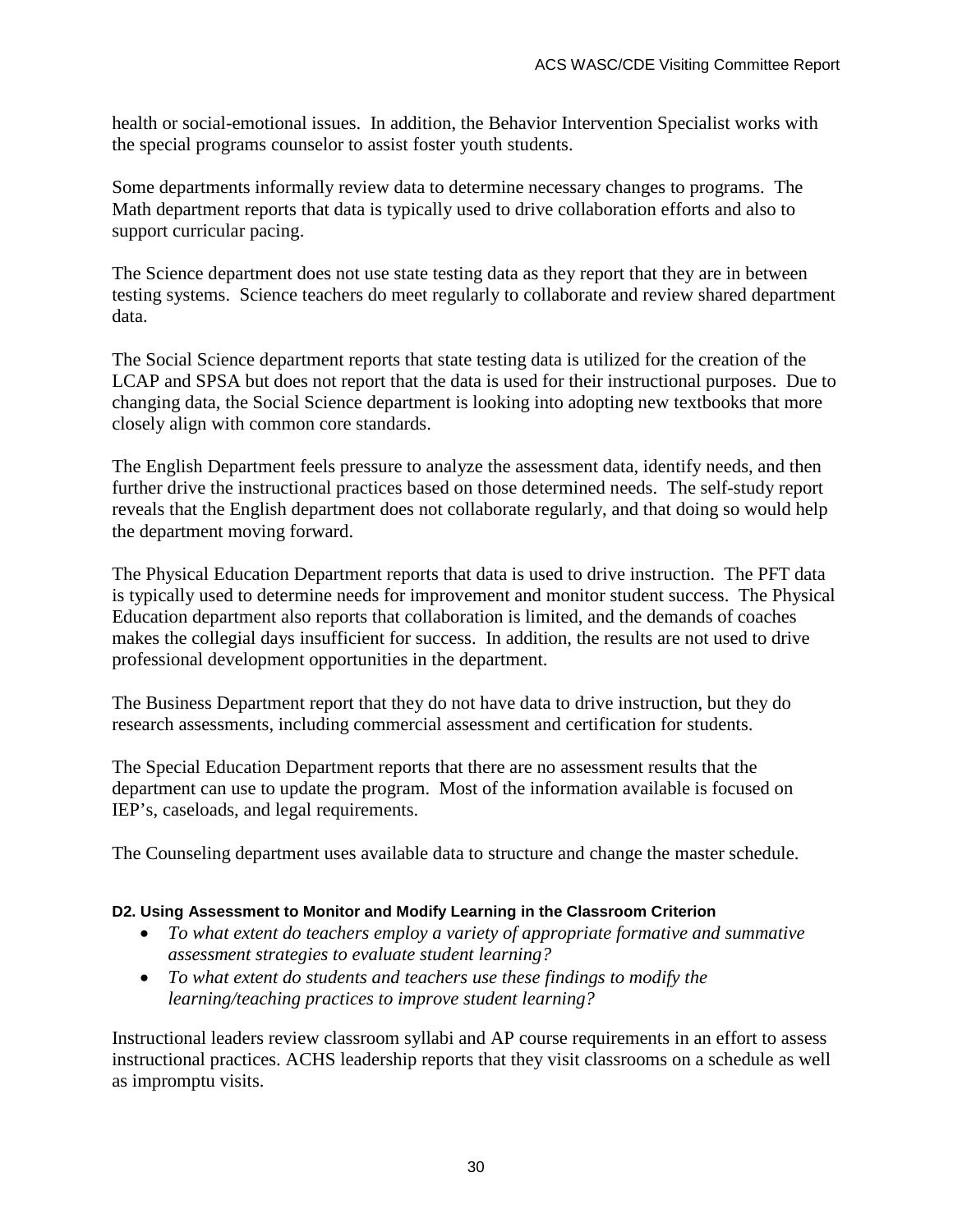All departments report implementing both formative and summative assessments in the classroom. Some formative assessments used are listed below:

- TAPPLE
- Kahoot
- Quizlet

Multiple Departments report the use of warm-ups. As well as entrance and exit tickets. Departments report meeting regularly for collaboration time, most meetings are informal and not during established collaboration time. Most departments need more collaboration time to analyze assessment data. In addition, training opportunities on how to effectively analyze the assessment data would be beneficial to the staff.

Information regarding timely feedback and how student feedback is used for college, career, and life were not clear in the self-study report. Focus group members reveal that students receive timely feedback on assessment and graded assignments. ACHS administration as well as parents report that teachers respond with grading information in an appropriate and effective amount of time. The implementation of instructional technology, particularly Google classroom, have helped make grading timelier. ACHS teachers work with counselors and the intervention specialist to monitor student success and provide interventions as needed. This is done through analyzing assessment data, counselors meeting with students, and the regular review of the D/F report.

Through the self-study, observations, and focus-group and other interviews it is clear to the visiting committee that data-driven reflection of instructional practices is uncommon at ACHS. Collaboration is most often informal, unstructured, varied from department to department and rarely focuses on instruction. Use of data is often thought of as state data only, therefore teacher created formative and summative student data is rarely analyses for instruction benefits beyond that one teacher.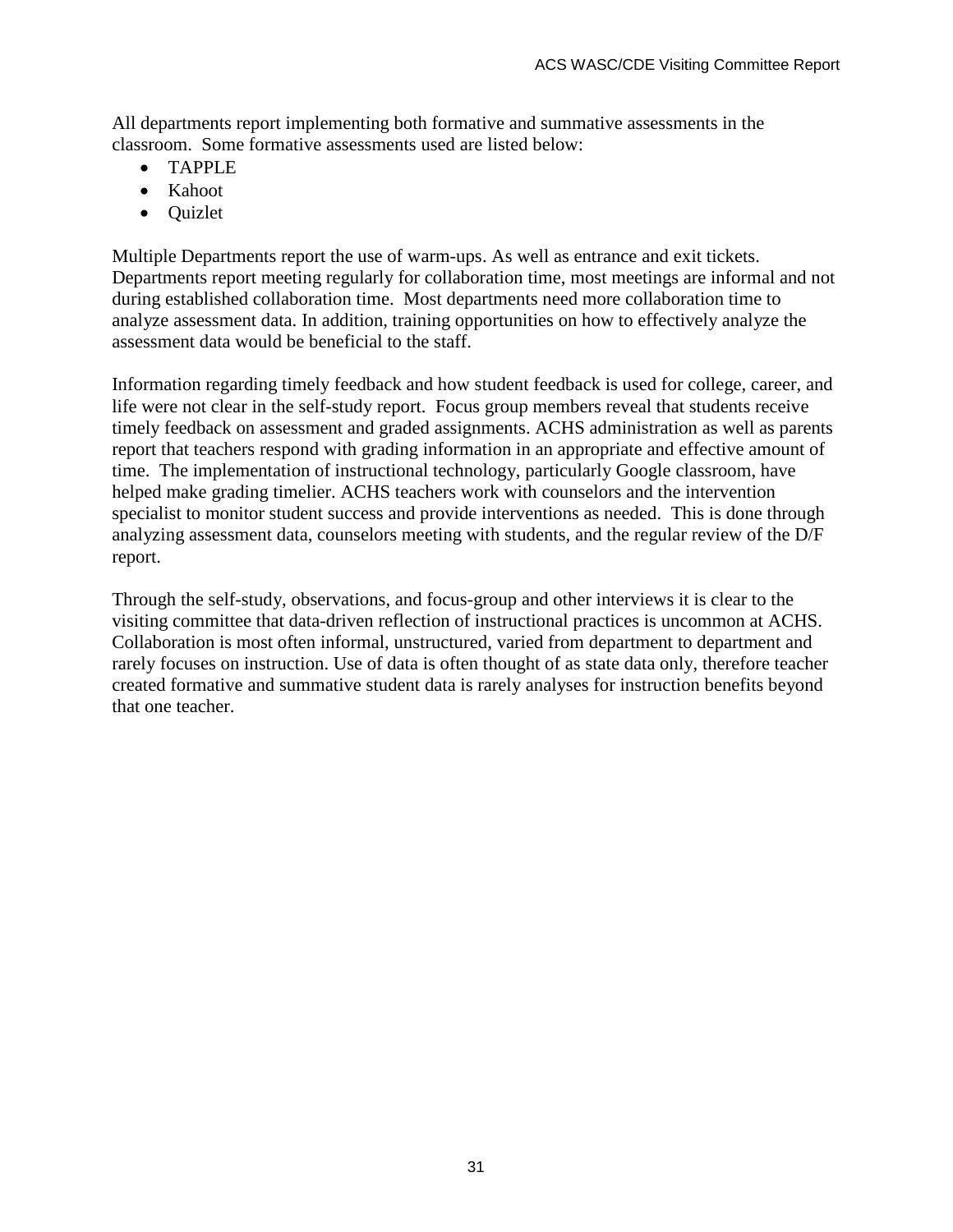#### **CATEGORY D: STANDARDS-BASED STUDENT LEARNING: ASSESSMENT AND ACCOUNTABILITY Areas of strength for Standards-Based Student Learning: Assessment and Accountability (if any):**

- ACHS has an established Instructional Leadership Team (ILT), representative of all departments, that is active on campus.
- ACHS leadership is committed to the implementation of instructional technology. ACHS instructional leaders and counseling team, regularly review the D/F report and provide interventions and supports as needed.
- ACHS has added an intervention specialist which is helping with both academic interventions as well as social-emotional need of students.
- There is evidence that some meaningful informal collaboration occurs among many of the departments on a regular basis.

#### **Key issues for Standards-Based Student Learning: Assessment and Accountability (if any):**

- 1. ACHS needs to build capacity within its teaching staff through collaboration and PD so that teachers can begin to analyze assessment data (state as well as teacher created assessment data) and use that data to inform and drive instructional and curricular changes in the classroom.
- 2. ACHS should continue to find ways to formalize collaboration and professional development time in a systematic and monitored way.
- 3. Find processes to monitor collaboration and professional development among the staff, provide accountability among all instructional departments and determine effectiveness of collaboration and PD and adjust when necessary.

#### **Important evidence about student learning from the self-study and the visit that supports these strengths and key issues include the following:**

- Self Study report
- Focus Group meetings
- ASB and ad-hoc student meetings
- District leadership meetings
- Student and staff interviews
- Informal interviews with teaching staff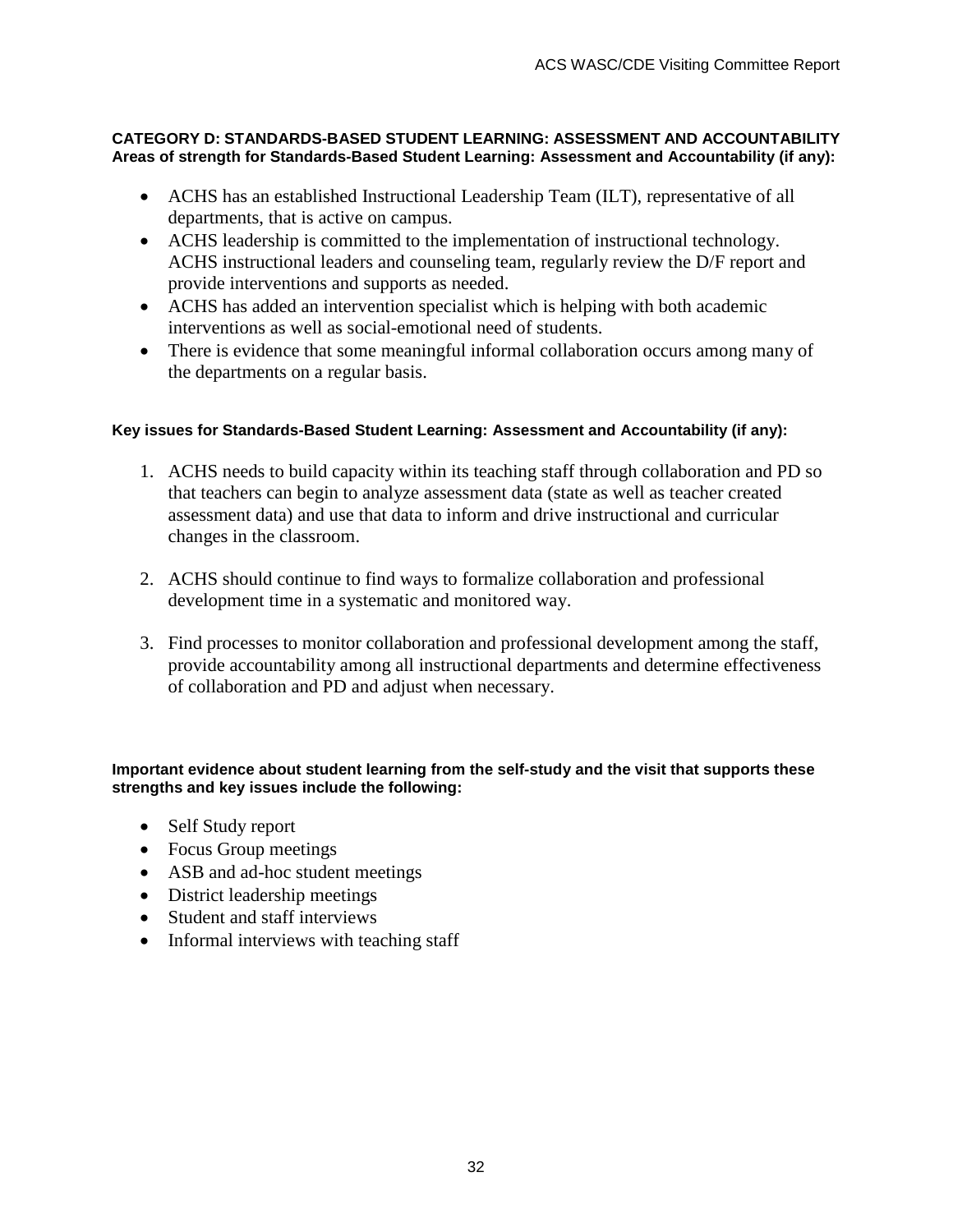#### **CATEGORY E. SCHOOL CULTURE AND SUPPORT FOR STUDENT PERSONAL AND ACADEMIC GROWTH**

#### **E1. Parent and Community Engagement Criterion**

• *To what extent does the school leadership employ a wide range of strategies to encourage family, business, industry, and community involvement, especially with the learning/teaching process?*

ACHS has regular involvement of all stakeholder support groups. They have implemented some new strategies to communicate with families including outreach to non-English speaking families through Parent Square. PTSA is a very active group who hosts events for all stakeholders to participate.

ACHS has created a Business and Technology Academy. This CTE pathway creates real-world experiences for students using business and community members to further their instruction.

ACHS is well supported by the local business community through their sponsorship of many campus programs.

#### **E2. School Environment Criterion**

- *To what extent is the school a safe, clean, and orderly place that nurtures learning?*
- *To what extent does the school have a culture that is characterized by trust, professionalism, high expectations for all students, with a focus on continuous school improvement?*

ACHS has existing policies and regulations and uses its resources effectively to create a safe, clean, and orderly environment that nurtures learning, including internet safety and Uniform Complaint Procedures.

ACHS demonstrates caring, concern, and high expectations for students in an environment that honors individual differences and is conducive to learning.

However, through student interviews, some students stated that they feel some of the teachers "phone it in" and do not challenge them or provide relevant work to promote learning.

#### **E3. Personal and Academic Student Support Criterion**

- *To what extent do all students receive appropriate academic support and multi-tiered intervention to help ensure school, college, and career success?*
- *To what extent do students with special talents and/or needs have access to a system of personal support services, activities, and opportunities at the school and community?*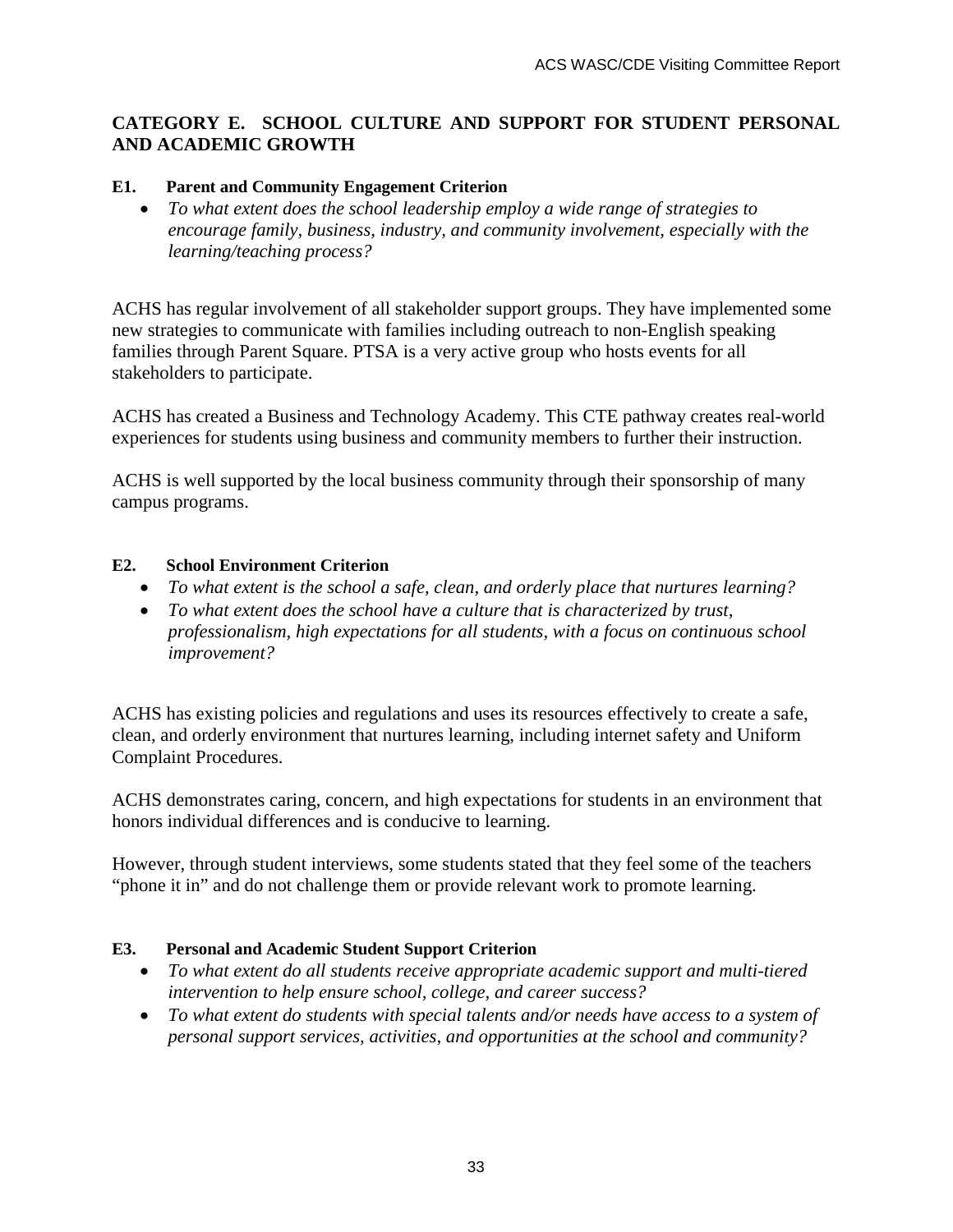The school has available adequate services to support student's academic and personal needs. ACHS recently added an intervention specialist, to additional support students' needs.

Strategies are used by the school leadership and staff to develop and implement personalized multi-tiered intervention approaches to learning and alternative instructional options.

The school leadership and staff ensure that the support services and related activities have a direct relationship to student involvement in learning based on the schoolwide learner outcomes and academic standards, e.g., within and outside the classroom, for all students, including the EL, high achievers, special education, and other programs.

The school ensures that there is a high level of student involvement in curricular and cocurricular activities that link to schoolwide learner outcomes, academic standards, and collegeand career-readiness standards.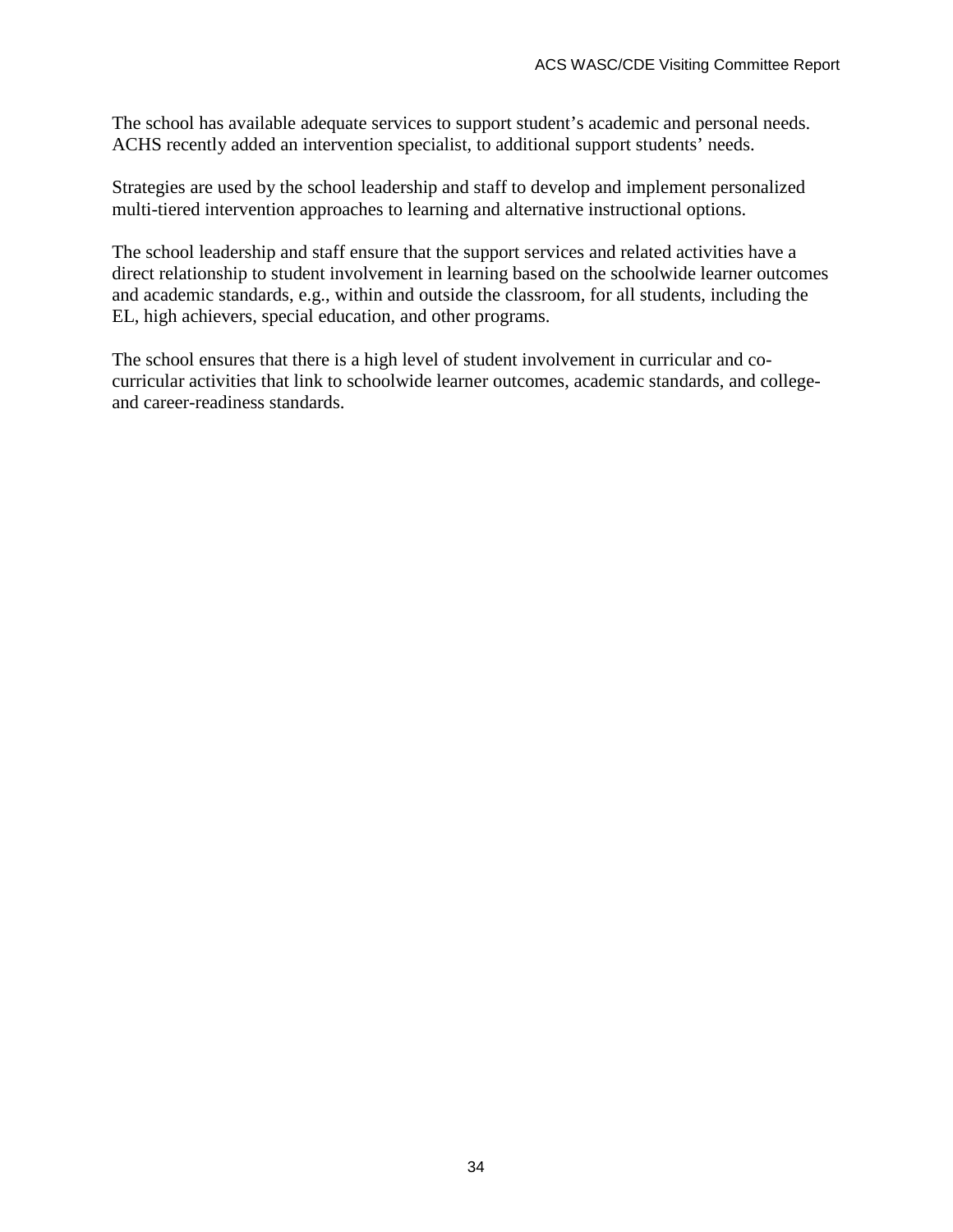#### **CATEGORY E: SCHOOL CULTURE AND SUPPORT FOR STUDENT PERSONAL AND ACADEMIC GROWTH**

#### **Areas of strength for School Culture and Support for Student Personal and Academic Growth (if any):**

- ACHS brings in guest speakers from local businesses to judge projects, parallel their business models, and offer local business internships.
- The use of mock trial with local attorneys and the Ventura County Courthouse.
- Red Cross involvement providing volunteer opportunities such as blood drives and CPR training, and guest speakers provided by ASB to cover topics such as drug and alcohol abuse.
- The addition of an Intervention Specialist who has created a Wellness Center to meet the social/emotional needs of the students.
- The use of social media platforms to ensure ACHS communicates effectively with their stakeholders.
- The addition of several CTE Pathways such as Business and Technology Pathway, Robotics Pathway, and Information Technology Pathway.
- A dedicated classified staff supports all aspects of the school program.
- ACHS has a strong extra-curricular and co-curricular set of programs including many clubs and activities for students to participate in.

#### **Key issues for School Culture and Support for Student Personal and Academic Growth (if any):**

- 1. Create relevant and sustainable real-world opportunities for students to make connections to what they are learning in their classes and apply that learning outside of ACHS.
- 2. Find ways to continue to engage the local community and feeder schools with all the positive programs and activities offered by ACHS.

#### **Important evidence about student learning from the self-study and the visit that supports these strengths and key issues include the following:**

- Self-study
- Staff interviews
- Meeting with parents
- Interviews with superintendent and district staff
- Meetings with WASC leadership team, ILT and site administration
- Student surveys
- Meetings with student groups
- Focus group conversations
- Classroom observations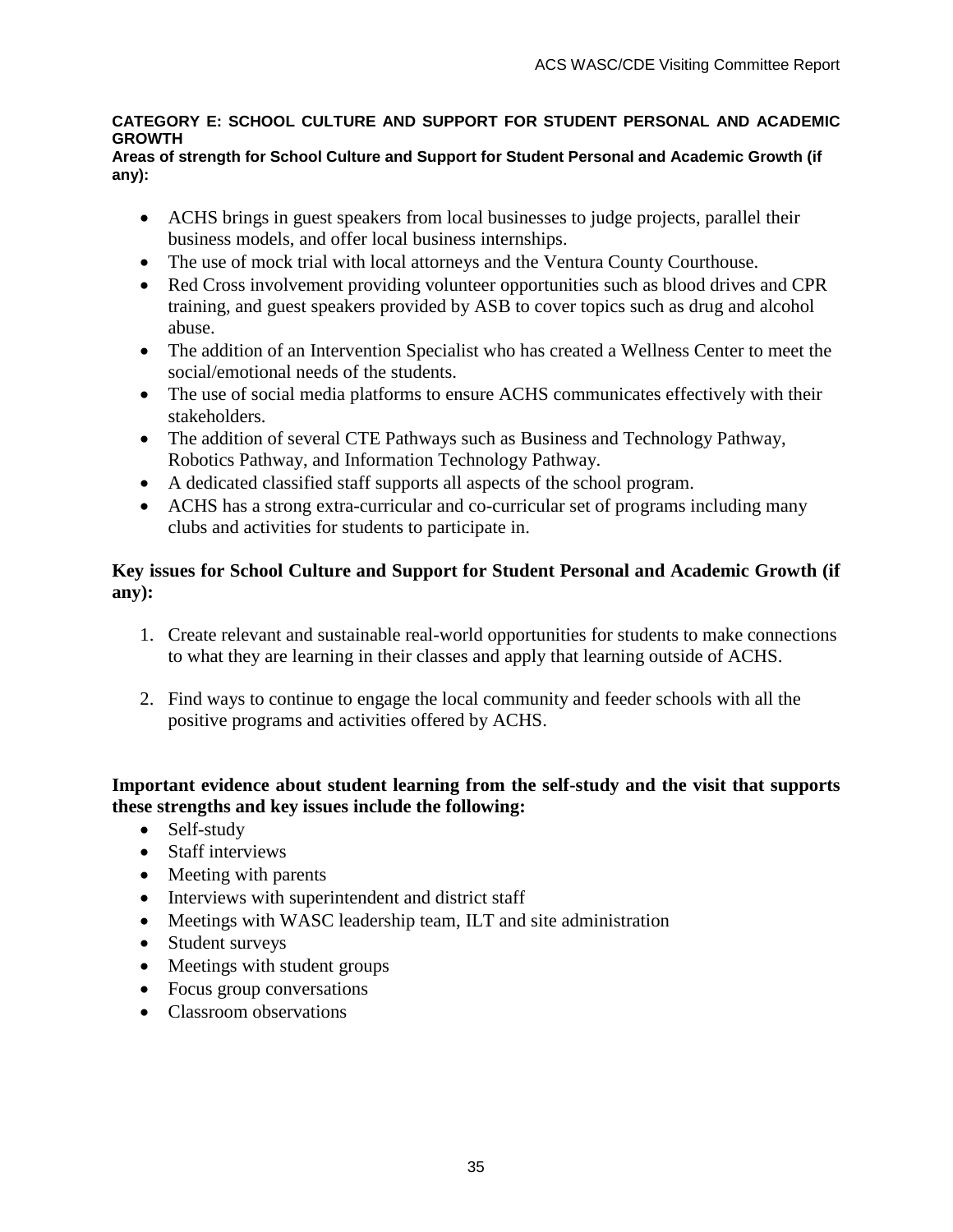### **Chapter IV: Synthesis of Schoolwide Strengths and Critical Areas for Follow-up**

#### **Schoolwide Areas of Strength (list numerically)**

- 1. The addition of an Intervention Specialist who has created a Wellness Center to meet the social/emotional needs of the students.
- 2. ACHS has an established Instructional Leadership Team (ILT), representative of all departments, that is active on campus.
- 3. A move towards Chromebooks and implementing technology gives students additional access to content and skillsets that will be required of them in post-secondary experiences.
- 4. The addition of several CTE Pathways such as Business and Technology Pathway, Robotics Pathway, and Information Technology Pathway.
- 5. ACHS has a strong extra-curricular and co-curricular set of programs including many clubs and activities for students to participate in.

#### **Schoolwide Critical Areas for Follow-Up** (list numerically)

#### **The visiting committee concurs with the school's identified critical areas for follow-up that are outlined in the schoolwide action plan. These are summarized below:**

- 1. Continue to find ways to increase the levels of rigor and relevance in ALL classes.
- 2. Continue to explore ways to build time within the instructional day to provide student interventions based on identified student academic needs.

#### **In addition, the visiting committee has identified critical areas for follow-up that need to be addressed:**

- 1. All ACHS teachers should find ways to expand and continually reflect on current research-based instructional practices/strategies. ACHS's ILT and administration should work collectively to monitor instructional best practices and ensure they are implemented schoolwide.
- 2. ACHS needs to build capacity within its teaching staff through collaboration and PD so that teachers can begin to analyze assessment data (state as well as teacher created assessment data) and use that data to inform and drive instructional and curricular changes in the classroom.
- 3. ACHS should explore ways to create systematic, school-wide, and structured professional development that is collectively developed, monitored, and address identified student needs.
- 4. All courses should increase use of research-driven, instructional strategies that provide multiple engaging learning opportunities and reduce the amount of direct instruction and packet/bookwork.